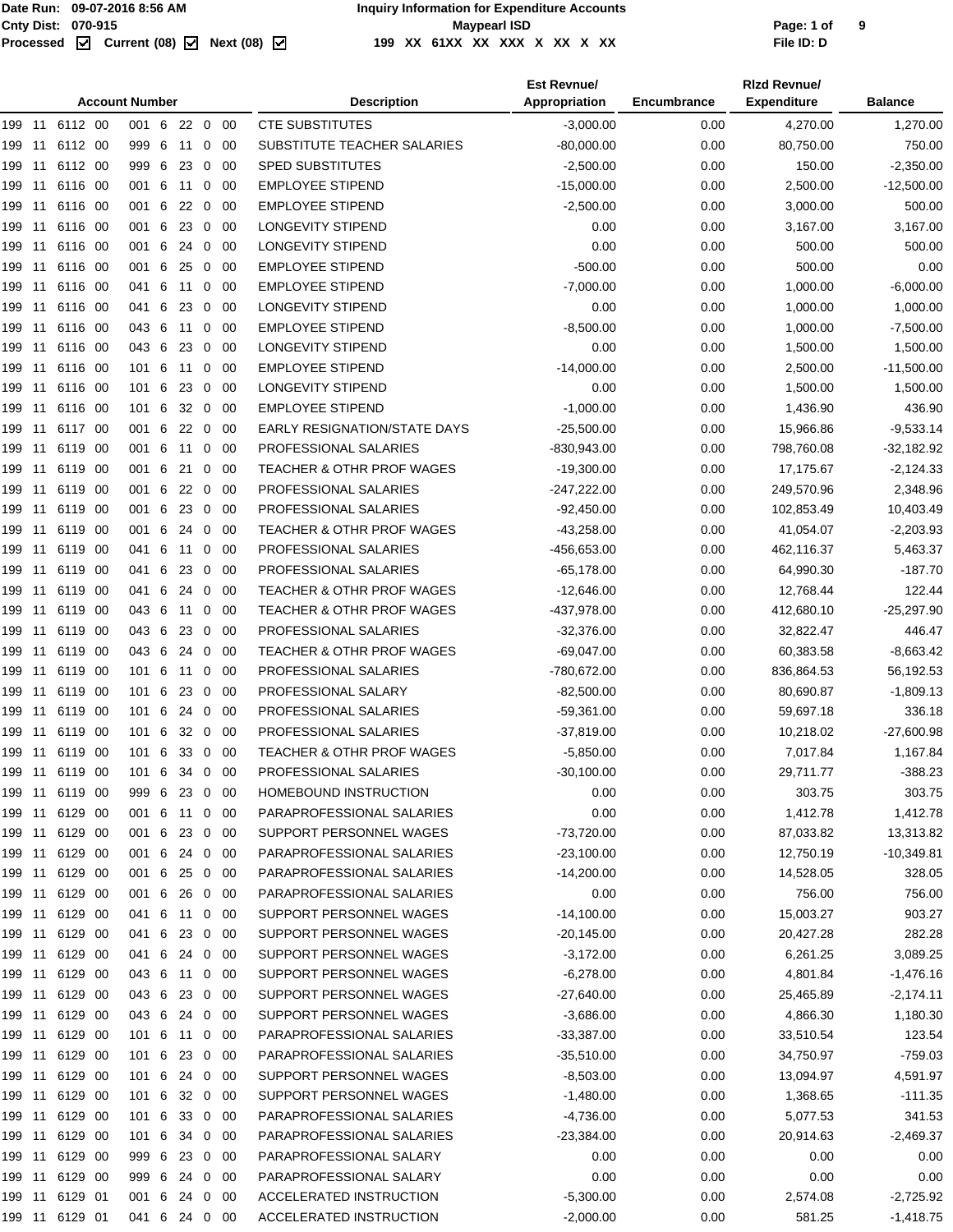#### Page: 2 of<br> **Cnty Dist:** 070-915<br>
Processed **M** Current (08) M Next (08) M 199 XX 61XX XX XX X XX X XX XX **199 XX 61XX XX XXX X XX X XX File ID: D**

|                |         | <b>Account Number</b> |              |                |             | <b>Description</b>                 | <b>Est Revnue/</b><br>Appropriation | Encumbrance | <b>Rizd Revnue/</b><br><b>Expenditure</b> | <b>Balance</b> |  |
|----------------|---------|-----------------------|--------------|----------------|-------------|------------------------------------|-------------------------------------|-------------|-------------------------------------------|----------------|--|
|                |         | 043 6 24 0 00         |              |                |             | <b>ACCELERATED INSTRUCTION</b>     | $-2,000.00$                         | 0.00        | 750.00                                    | $-1,250.00$    |  |
| 199 11         | 6129 01 | 101 6                 | 24           | $\overline{0}$ | -00         | ACCELERATED INSTRUCTION            | $-2,000.00$                         | 0.00        | 0.00                                      | $-2,000.00$    |  |
| 199 11         | 6129 02 | 101 6 25              |              |                | $0\quad 00$ | <b>ESL SUMMER SCHOOL</b>           | $-2,000.00$                         | 0.00        | 0.00                                      | $-2,000.00$    |  |
| 199 11         | 6141 00 | 001 6                 | 11           | $\mathbf 0$    | -00         | SOCIAL SECURITY                    | $-11,266.00$                        | 0.00        | 10,771.17                                 | $-494.83$      |  |
| 199 11         | 6141 00 | 001 6                 | 21           | 0              | -00         | SOCIAL SECURITY/MEDICARE           | $-278.00$                           | 0.00        | 247.59                                    | $-30.41$       |  |
| 199<br>11      | 6141 00 | 001 6 22              |              | $\overline{0}$ | -00         | <b>SOCIAL SECURITY</b>             | $-3,095.00$                         | 0.00        | 3,383.77                                  | 288.77         |  |
| 199<br>11      | 6141 00 | 001 6                 | 23           | $\mathbf 0$    | 00          | FICA SPECIAL ED                    | $-2,342.00$                         | 0.00        | 2,689.61                                  | 347.61         |  |
| 199 11         | 6141 00 | 001 6                 | 24           | $\mathbf 0$    | -00         | <b>SOCIAL SECURITY</b>             | $-890.00$                           | 0.00        | 723.54                                    | $-166.46$      |  |
| 199 11         | 6141 00 | 001 6 25              |              | $\mathbf 0$    | - 00        | SOCIAL SECURITY/MEDICARE           | $-186.00$                           | 0.00        | 190.39                                    | 4.39           |  |
| 199 11         | 6141 00 | 001 6                 | 26           | $\mathbf 0$    | -00         | SOCIAL SECURITY/MEDICARE           | 0.00                                | 0.00        | 9.13                                      | 9.13           |  |
| 199 11         | 6141 00 | 041 6 11 0            |              |                | - 00        | <b>SOCIAL SECURITY</b>             | $-6,259.00$                         | 0.00        | 6,329.11                                  | 70.11          |  |
| 199 11         | 6141 00 | 041 6 23              |              | $\mathbf 0$    | - 00        | SPEC ED SOCIAL SECURITY            | $-1,232.00$                         | 0.00        | 1,233.30                                  | 1.30           |  |
| 199 11         | 6141 00 | 041 6                 | 24           | $\mathbf 0$    | -00         | SOCIAL SECURITY/MEDICARE           | $-212.00$                           | 0.00        | 255.86                                    | 43.86          |  |
| 199 11         | 6141 00 | 043 6                 | 11           | 0              | -00         | SOCIAL SECURITY/MEDICARE           | $-5,751.00$                         | 0.00        | 5,519.34                                  | $-231.66$      |  |
| 199 11         | 6141 00 | 043 6                 | 23           | $\mathbf 0$    | - 00        | SOCIAL SECURITY/MEDICARE           | $-800.00$                           | 0.00        | 765.16                                    | $-34.84$       |  |
| 199 11         | 6141 00 | 043 6                 | 24           | $\mathbf 0$    | -00         | SOCIAL SECURITY/MEDICARE           | $-940.00$                           | 0.00        | 858.41                                    | $-81.59$       |  |
| 199 11         | 6141 00 | 101 6                 | 11           | 0              | -00         | <b>SOCIAL SECURITY</b>             | $-10,591.00$                        | 0.00        | 11,436.57                                 | 845.57         |  |
| 199 11         | 6141 00 | 101 6 23              |              | $\overline{0}$ | - 00        | <b>SOCIAL SECURITY</b>             | $-1,471.00$                         | 0.00        | 1,445.20                                  | $-25.80$       |  |
| 199<br>11      | 6141 00 | 101 6                 | 24           | $\mathbf 0$    | -00         | SOCIAL SECURITY                    | $-894.00$                           | 0.00        | 961.90                                    | 67.90          |  |
| 199 11         | 6141 00 | 101 6                 | $32 \quad 0$ |                | -00         | SOCIAL SECURITY/MEDICARE           | $-567.00$                           | 0.00        | 169.93                                    | $-397.07$      |  |
| 199 11         | 6141 00 | 101 6                 | 33 0         |                | - 00        | SOCIAL SECURITY/MEDICARE           | $-146.00$                           | 0.00        | 166.36                                    | 20.36          |  |
| 199 11         | 6141 00 | 101 6                 | 34           | $\mathbf 0$    | -00         | SOCIAL SECURITY/MEDICARE           | $-738.00$                           | 0.00        | 699.73                                    | $-38.27$       |  |
| 199 11         | 6141 00 | 999 6 11              |              | $\mathbf 0$    | -00         | SOCIAL SECURITY/MEDICARE           | 0.00                                | 0.00        | 984.31                                    | 984.31         |  |
| 199 11         | 6141 00 | 999 6 23              |              | $\mathbf 0$    | -00         | SOCIAL SECURITY/MEDICARE           | 0.00                                | 0.00        | 6.45                                      | 6.45           |  |
| 199<br>11      | 6141 00 | 999 6                 | 24           | 0              | -00         | SOCIAL SECURITY/MEDICARE           | 0.00                                | 0.00        | 0.00                                      | 0.00           |  |
| 199 11         | 6141 01 | 001 6                 | 24           | 0              | -00         | SOCIAL SECURITY/MEDICARE           | 0.00                                | 0.00        | 33.58                                     | 33.58          |  |
| 199 11         | 6141 01 | 041 6                 | 24           | $\mathbf 0$    | -00         | SOCIAL SECURITY/MEDICARE           | 0.00                                | 0.00        | 8.43                                      | 8.43           |  |
| 199 11         | 6141 01 | 043 6                 | 24           | $\mathbf 0$    | -00         | SOCIAL SECURITY/MEDICARE           | 0.00                                | 0.00        | 9.86                                      | 9.86           |  |
|                |         | 001 6 11              |              | $\overline{0}$ | -00         | <b>GROUP HEALTH &amp; LIFE INS</b> | $-38,767.00$                        | 0.00        | 37,386.79                                 | $-1,380.21$    |  |
| 199 11 6142 00 |         | 001 6 21              |              | $\mathbf{0}$   | - 00        | <b>GROUP HEALTH &amp; LIFE INS</b> | $-2.00$                             | 0.00        | 2.20                                      | 0.20           |  |
| 199 11         | 6142 00 | 001 6 22 0            |              |                | -00         | <b>GROUP HEALTH &amp; LIFE INS</b> | $-13,531.00$                        | 0.00        | 14,750.78                                 | 1,219.78       |  |
|                |         | 001 6 23 0 00         |              |                |             | <b>GROUP HEALTH</b>                | $-9,367.00$                         | 0.00        | 5,864.97                                  | $-3,502.03$    |  |
| 199 11         | 6142 00 | 001 6 24 0 00         |              |                |             | <b>GROUP HEALTH &amp; LIFE INS</b> | $-3,709.00$                         | 0.00        | 2,648.07                                  | $-1,060.93$    |  |
|                |         | 001 6                 | 25           | $0\quad 00$    |             | <b>GROUP HEALTH &amp; LIFE INS</b> | $-2,706.00$                         | 0.00        | 2,705.76                                  | $-0.24$        |  |
| 199 11 6142 00 |         | 001 6 26 0 00         |              |                |             | <b>GROUP HEALTH &amp; LIFE INS</b> | 0.00                                | 0.00        | 0.00                                      | 0.00           |  |
| 199 11 6142 00 |         | 041 6 11 0 00         |              |                |             | <b>GROUP HEALTH &amp; LIFE INS</b> | $-19,338.00$                        | 0.00        | 19,562.94                                 | 224.94         |  |
| 199 11 6142 00 |         | 041 6 23 0 00         |              |                |             | <b>GROUP HEALTH</b>                | $-788.00$                           | 0.00        | 787.73                                    | $-0.27$        |  |
| 199 11 6142 00 |         | 041 6 24 0 00         |              |                |             | <b>GROUP HEALTH &amp; LIFE INS</b> | $-782.00$                           | 0.00        | 782.10                                    | 0.10           |  |
| 199 11 6142 00 |         | 043 6 11 0 00         |              |                |             | <b>GROUP HEALTH &amp; LIFE INS</b> | $-13,505.00$                        | 0.00        | 10,543.63                                 | $-2,961.37$    |  |
| 199 11 6142 00 |         | 043 6 23 0 00         |              |                |             | <b>GROUP HEALTH &amp; LIFE INS</b> | $-4,295.00$                         | 0.00        | 4,293.79                                  | $-1.21$        |  |
| 199 11 6142 00 |         | 043 6 24 0 00         |              |                |             | <b>GROUP HEALTH &amp; LIFE INS</b> | $-2,813.00$                         | 0.00        | 2,395.40                                  | $-417.60$      |  |
| 199 11 6142 00 |         | 101 6 11 0 00         |              |                |             | <b>GROUP HEALTH &amp; LIFE INS</b> | -40,960.00                          | 0.00        | 38,725.86                                 | $-2,234.14$    |  |
| 199 11 6142 00 |         | 101 6 23 0 00         |              |                |             | <b>GROUP HEALTH &amp; LIFE INS</b> | $-2,723.00$                         | 0.00        | 2,722.54                                  | $-0.46$        |  |
| 199 11 6142 00 |         | 101 6 24 0 00         |              |                |             | <b>GROUP HEALTH &amp; LIFE INS</b> | $-3,035.00$                         | 0.00        | 3,931.40                                  | 896.40         |  |
| 199 11 6142 00 |         | 101 6 25 0 00         |              |                |             | <b>GROUP HEALTH &amp; LIFE INS</b> | $-3.00$                             | 0.00        | 0.00                                      | $-3.00$        |  |
| 199 11 6142 00 |         | 101 6 32 0 00         |              |                |             | <b>GROUP HEALTH &amp; LIFE INS</b> | $-297.00$                           | 0.00        | 283.83                                    | $-13.17$       |  |
| 199 11 6142 00 |         | 101 6 33 0 00         |              |                |             | <b>GROUP HEALTH &amp; LIFE INS</b> | $-849.00$                           | 0.00        | 811.47                                    | $-37.53$       |  |
| 199 11 6142 00 |         | 101 6 34 0 00         |              |                |             | <b>GROUP HEALTH &amp; LIFE INS</b> | $-4,277.00$                         | 0.00        | 4,143.14                                  | $-133.86$      |  |
| 199 11 6142 00 |         | 999 6 23 0 00         |              |                |             | <b>GROUP HEALTH &amp; LIFE INS</b> | 0.00                                | 0.00        | 0.00                                      | 0.00           |  |
|                |         | 999 6 24 0 00         |              |                |             | <b>GROUP HEALTH &amp; LIFE INS</b> | 0.00                                | 0.00        | 0.00                                      | 0.00           |  |
|                |         | 001 6 11 0 00         |              |                |             | <b>WORKMENS COMPENSATION</b>       | $-25,000.00$                        | 0.00        | 11,263.61                                 | -13,736.39     |  |
| 199 11 6143 00 |         | 001 6 23 0 00         |              |                |             | <b>WORKERS' COMPENSATION</b>       | 0.00                                | 0.00        | 0.00                                      | 0.00           |  |
| 199 11 6143 00 |         | 001 6 24 0 00         |              |                |             | <b>WORKERS' COMPENSATION</b>       | 0.00                                | 0.00        | 0.00                                      | 0.00           |  |
| 199 11 6143 00 |         | 001 6 26 0 00         |              |                |             | <b>WORKERS' COMPENSATION</b>       | 0.00                                | 0.00        | 0.00                                      | 0.00           |  |
| 199 11 6143 00 |         | 041 6 11 0 00         |              |                |             | WORKMENS COMPENSATION              | $-18,000.00$                        | 0.00        | 8,287.31                                  | $-9,712.69$    |  |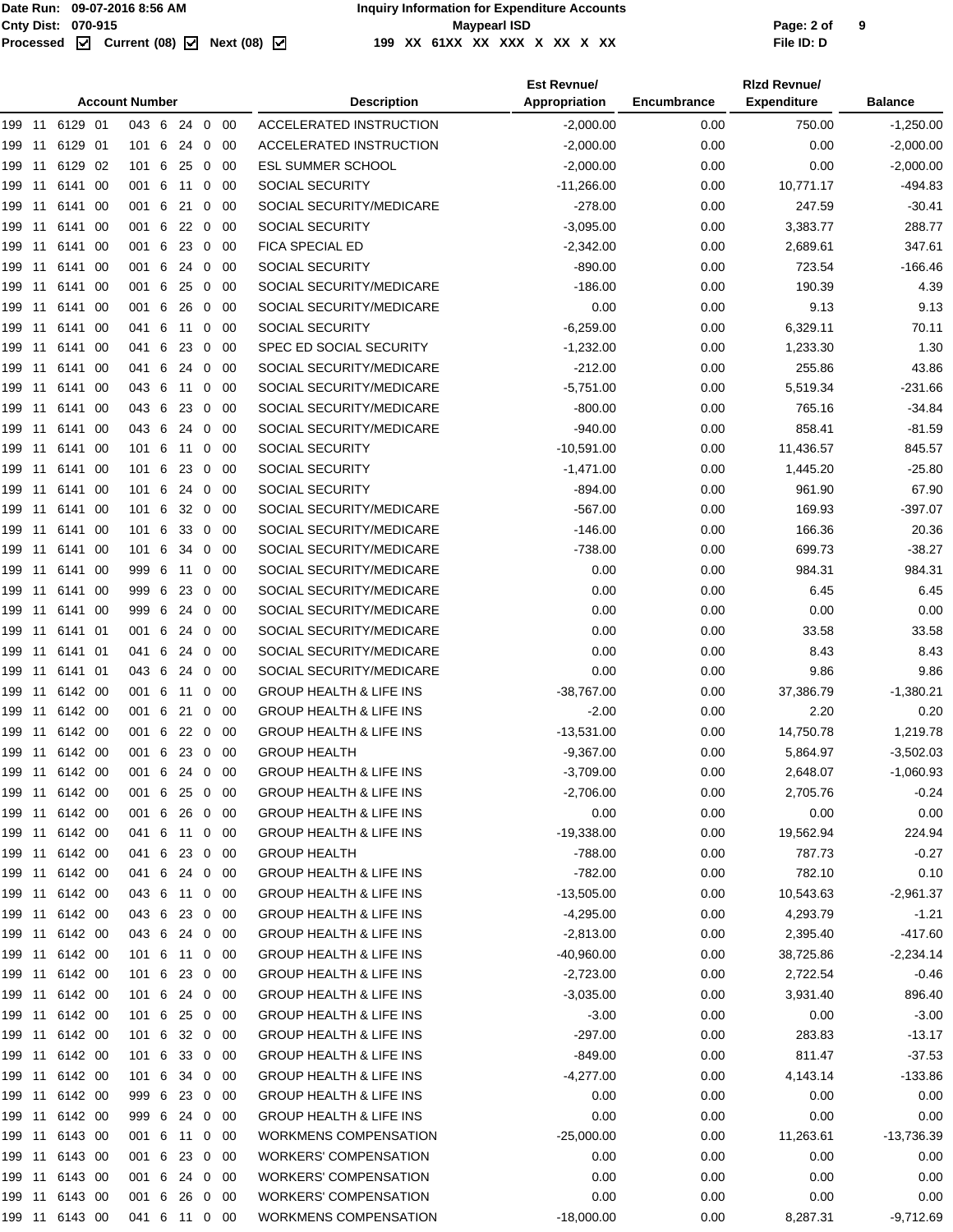|        | <b>Account Number</b> |                |  |               |   |              |                |         | <b>Description</b>                 | <b>Est Revnue/</b><br>Appropriation | Encumbrance | <b>Rizd Revnue/</b><br><b>Expenditure</b> | <b>Balance</b> |
|--------|-----------------------|----------------|--|---------------|---|--------------|----------------|---------|------------------------------------|-------------------------------------|-------------|-------------------------------------------|----------------|
|        |                       | 199 11 6143 00 |  | 041 6 23 0 00 |   |              |                |         | <b>WORKERS' COMPENSATION</b>       | 0.00                                | 0.00        | 0.00                                      | 0.00           |
|        | 199 11                | 6143 00        |  | 043 6 11 0    |   |              |                | -00     | <b>WORKERS' COMPENSATION</b>       | $-20,000.00$                        | 0.00        | 6,015.07                                  | $-13,984.93$   |
| 199    |                       | 11 6143 00     |  | 043 6         |   | $23 \quad 0$ |                | - 00    | <b>WORKERS' COMPENSATION</b>       | 0.00                                | 0.00        | 0.00                                      | 0.00           |
|        | 199 11                | 6143 00        |  | 101 6         |   | 11           | $\mathbf 0$    | - 00    | <b>WORKMENS COMPENSATION</b>       | $-30,000.00$                        | 0.00        | 12,856.38                                 | $-17,143.62$   |
|        | 199 11                | 6143 00        |  | 101 6         |   | 23 0         |                | - 00    | <b>WORKERS' COMPENSATION</b>       | 0.00                                | 0.00        | 0.00                                      | 0.00           |
| 199    | 11                    | 6143 00        |  | 999 6 23 0 00 |   |              |                |         | <b>WORKERS' COMPENSATION</b>       | 0.00                                | 0.00        | 0.00                                      | 0.00           |
| 199    | -11                   | 6143 00        |  | 999 6 24 0    |   |              |                | - 00    | <b>WORKERS' COMPENSATION</b>       | 0.00                                | 0.00        | 0.00                                      | 0.00           |
|        | 199 11                | 6144 00        |  | 001 6         |   | 11           | $\mathbf 0$    | - 00    | TRS ON BEHALF                      | $-54,260.00$                        | 0.00        | 45,997.32                                 | $-8,262.68$    |
| 199    | 11                    | 6144 00        |  | 001 6         |   | 21           | 0              | - 00    | TRS/TRS CARE ON BEHALF PAYMENT     | $-1,345.00$                         | 0.00        | 1,205.69                                  | -139.31        |
| 199 11 |                       | 6144 00        |  | 001 6         |   | 22           | $\overline{0}$ | - 00    | TRS ON BEHALF                      | $-16,635.00$                        | 0.00        | 14,616.37                                 | $-2,018.63$    |
| 199 11 |                       | 6144 00        |  | 001 6         |   | 23           | $\overline{0}$ | - 00    | TRS ON BEHALF                      | $-11,937.00$                        | 0.00        | 12,223.84                                 | 286.84         |
| 199    | 11                    | 6144 00        |  | 001 6 24 0    |   |              |                | - 00    | TRS ON BEHALF                      | $-5,030.00$                         | 0.00        | 3,632.73                                  | $-1,397.27$    |
| 199 11 |                       | 6144 00        |  | 001 6 25      |   |              | $\overline{0}$ | -00     | TRS/TRS CARE ON BEHALF PAYMENT     | $-1,108.00$                         | 0.00        | 996.21                                    | $-111.79$      |
| 199 11 |                       | 6144 00        |  | 041 6         |   | 11           | 0              | -00     | TRS ON BEHALF                      | $-31,102.00$                        | 0.00        | 27,845.35                                 | $-3,256.65$    |
| 199    | 11                    | 6144 00        |  | 041           | 6 | 23           | $\overline{0}$ | - 00    | TRS ON BEHALF                      | $-6,174.00$                         | 0.00        | 5,538.60                                  | $-635.40$      |
| 199 11 |                       | 6144 00        |  | 041           | 6 | 24           | $\mathbf 0$    | - 00    | <b>TRS ON BEHALF</b>               | $-1,135.00$                         | 0.00        | 1,201.30                                  | 66.30          |
|        | 199 11                | 6144 00        |  | 043 6         |   | 11 0         |                | - 00    | TRS/TRS CARE ON BEHALF PAYMENT     | $-30,422.00$                        | 0.00        | 24,154.86                                 | $-6,267.14$    |
| 199    | 11                    | 6144 00        |  | 043 6 23 0 00 |   |              |                |         | TRS/TRS CARE ON BEHALF PAYMENT     | $-4,366.00$                         | 0.00        | 3,669.42                                  | -696.58        |
| 199 11 |                       | 6144 00        |  | 043 6 24 0    |   |              |                | - 00    | TRS/TRS CARE ON BEHALF PAYMENT     | $-5,266.00$                         | 0.00        | 4,411.77                                  | -854.23        |
|        | 199 11                | 6144 00        |  | 101 6         |   | 11           | $\overline{0}$ | - 00    | TRS ON BEHALF                      | -59,540.00                          | 0.00        | 54,327.50                                 | $-5,212.50$    |
| 199    | 11                    | 6144 00        |  | 1016          |   |              |                | 23 0 00 | TRS ON BEHALF                      | $-8,592.00$                         | 0.00        | 7,657.80                                  | -934.20        |
| 199 11 |                       | 6144 00        |  | 101 6         |   |              | 24 0           | - 00    | TRS ON BEHALF                      | $-4,997.00$                         | 0.00        | 4,900.39                                  | $-96.61$       |
| 199 11 |                       | 6144 00        |  | 101 6         |   |              | 32 0           | - 00    | TRS/TRS CARE ON BEHALF PAYMENT     | $-2,939.00$                         | 0.00        | 638.22                                    | $-2,300.78$    |
| 199    | 11                    | 6144 00        |  | 101 6         |   |              |                | 33 0 00 | TRS ON-BEHALF BENEFIT              | $-808.00$                           | 0.00        | 632.89                                    | $-175.11$      |
| 199 11 |                       | 6144 00        |  | 101 6         |   | 34           | $\overline{0}$ | - 00    | TRS/TRS CARE ON BEHALF PAYMENT     | $-4,079.00$                         | 0.00        | 3,207.45                                  | $-871.55$      |
| 199 11 |                       | 6144 00        |  | 999 6         |   | 11           | 0              | -00     | TRS ON-BEHALF BENEFIT              | 0.00                                | 0.00        | 167.63                                    | 167.63         |
| 199    | 11                    | 6144 00        |  | 999 6         |   | 23           | $\mathbf 0$    | - 00    | TRS ON-BEHALF BENEFIT              | 0.00                                | 0.00        | 21.53                                     | 21.53          |
| 199 11 |                       | 6144 01        |  | 001 6         |   | 24           | $\mathbf 0$    | - 00    | TRS ON-BEHALF BENEFIT              | 0.00                                | 0.00        | 166.85                                    | 166.85         |
|        | 199 11                | 6144 01        |  | 041 6         |   | 24           | $\overline{0}$ | -00     | TRS ON-BEHALF BENEFIT              | 0.00                                | 0.00        | 40.55                                     | 40.55          |
| 199    | 11                    | 6144 01        |  | 043 6 24 0    |   |              |                | - 00    | TRS ON-BEHALF BENEFIT              | 0.00                                | 0.00        | 52.45                                     | 52.45          |
| 199 11 |                       | 6145 00        |  | 001 6         |   | 11           | 0              | -00     | UNEMPLOYMENT COMPENSATION          | 0.00                                | 0.00        | 0.00                                      | 0.00           |
|        |                       | 199 11 6145 00 |  | 001 6 23 0 00 |   |              |                |         | UNEMPLOYMENT COMPENSATION          | 0.00                                | 0.00        | 0.00                                      | 0.00           |
|        |                       | 199 11 6145 00 |  | 001 6 24 0 00 |   |              |                |         | UNEMPLOYMENT COMPENSATION          | 0.00                                | 0.00        | 0.00                                      | 0.00           |
|        |                       |                |  | 001 6         |   | 26 0 00      |                |         | UNEMPLOYMENT COMPENSATION          | 0.00                                | 0.00        | 0.00                                      | 0.00           |
|        |                       | 199 11 6145 00 |  | 041 6 23 0 00 |   |              |                |         | UNEMPLOYMENT COMPENSATION          | 0.00                                | 0.00        | 0.00                                      | 0.00           |
|        |                       | 199 11 6145 00 |  | 043 6 23 0 00 |   |              |                |         | UNEMPLOYMENT COMPENSATION          | 0.00                                | 0.00        | 0.00                                      | 0.00           |
|        |                       |                |  | 101 6 23 0 00 |   |              |                |         | UNEMPLOYMENT COMPENSATION          | 0.00                                | 0.00        | 0.00                                      | 0.00           |
|        |                       |                |  | 999 6 23 0 00 |   |              |                |         | UNEMPLOYMENT COMPENSATION          | 0.00                                | 0.00        | 0.00                                      | 0.00           |
|        |                       | 199 11 6145 00 |  | 999 6 24 0 00 |   |              |                |         | UNEMPLOYMENT COMPENSATION          | 0.00                                | 0.00        | 0.00                                      | 0.00           |
|        |                       | 199 11 6146 00 |  | 001 6 11 0 00 |   |              |                |         | <b>TEACHER RETIREMENT</b>          | $-26,875.00$                        | 0.00        | 27,551.04                                 | 676.04         |
|        |                       | 199 11 6146 00 |  | 001 6 21 0 00 |   |              |                |         | <b>TEACHER RETIREMENT/TRS CARE</b> | $-525.00$                           | 0.00        | 507.60                                    | $-17.40$       |
|        |                       | 199 11 6146 00 |  | 001 6 22 0 00 |   |              |                |         | <b>TRS</b>                         | $-7,297.00$                         | 0.00        | 7,598.47                                  | 301.47         |
|        |                       | 199 11 6146 00 |  | 001 6 23 0 00 |   |              |                |         | <b>TRS</b>                         | $-4,393.00$                         | 0.00        | 4,864.16                                  | 471.16         |
|        |                       |                |  | 001 6 24 0 00 |   |              |                |         | <b>TRS</b>                         | $-1,474.00$                         | 0.00        | 1,334.31                                  | -139.69        |
|        |                       | 199 11 6146 00 |  | 001 6 25 0 00 |   |              |                |         | <b>TEACHER RETIREMENT/TRS CARE</b> | $-291.00$                           | 0.00        | 292.91                                    | 1.91           |
|        |                       | 199 11 6146 00 |  | 001 6 26 0 00 |   |              |                |         | TEACHER RETIREMENT/TRS CARE        | 0.00                                | 0.00        | 4.16                                      | 4.16           |
|        |                       | 199 11 6146 00 |  | 041 6 11 0 00 |   |              |                |         | TRS MATCHING                       | $-15,216.00$                        | 0.00        | 17,386.05                                 | 2,170.05       |
|        |                       | 199 11 6146 00 |  | 041 6 23 0 00 |   |              |                |         | PAYROLL EXPENDITURES CREATE        | $-2,157.00$                         | 0.00        | 2,117.65                                  | $-39.35$       |
|        |                       | 199 11 6146 00 |  | 041 6 24 0 00 |   |              |                |         | TEACHER RETIREMENT/TRS CARE        | $-401.00$                           | 0.00        | 455.16                                    | 54.16          |
|        |                       |                |  | 043 6 11 0 00 |   |              |                |         | TEACHER RETIREMENT/TRS CARE        | -13,092.00                          | 0.00        | 15,501.95                                 | 2,409.95       |
|        |                       | 199 11 6146 00 |  | 043 6 23 0 00 |   |              |                |         | <b>TEACHER RETIREMENT/TRS CARE</b> | $-1,519.00$                         | 0.00        | 1,451.08                                  | -67.92         |
|        | 199 11                | 6146 00        |  | 043 6 24 0 00 |   |              |                |         | TEACHER RETIREMENT/TRS CARE        | $-1,815.00$                         | 0.00        | 1,951.69                                  | 136.69         |
|        |                       | 199 11 6146 00 |  | 101 6 11 0 00 |   |              |                |         | <b>TEACHER RETIREMENT</b>          | -19,772.00                          | 0.00        | 21,600.85                                 | 1,828.85       |
|        |                       | 199 11 6146 00 |  | 101 6 23 0 00 |   |              |                |         | <b>TEACHER RETIREMENT</b>          | $-2,897.00$                         | 0.00        | 2,865.75                                  | $-31.25$       |
|        |                       | 199 11 6146 00 |  | 101 6 24 0 00 |   |              |                |         | <b>TEACHER RETIREMENT</b>          | $-1,613.00$                         | 0.00        | 2,016.25                                  | 403.25         |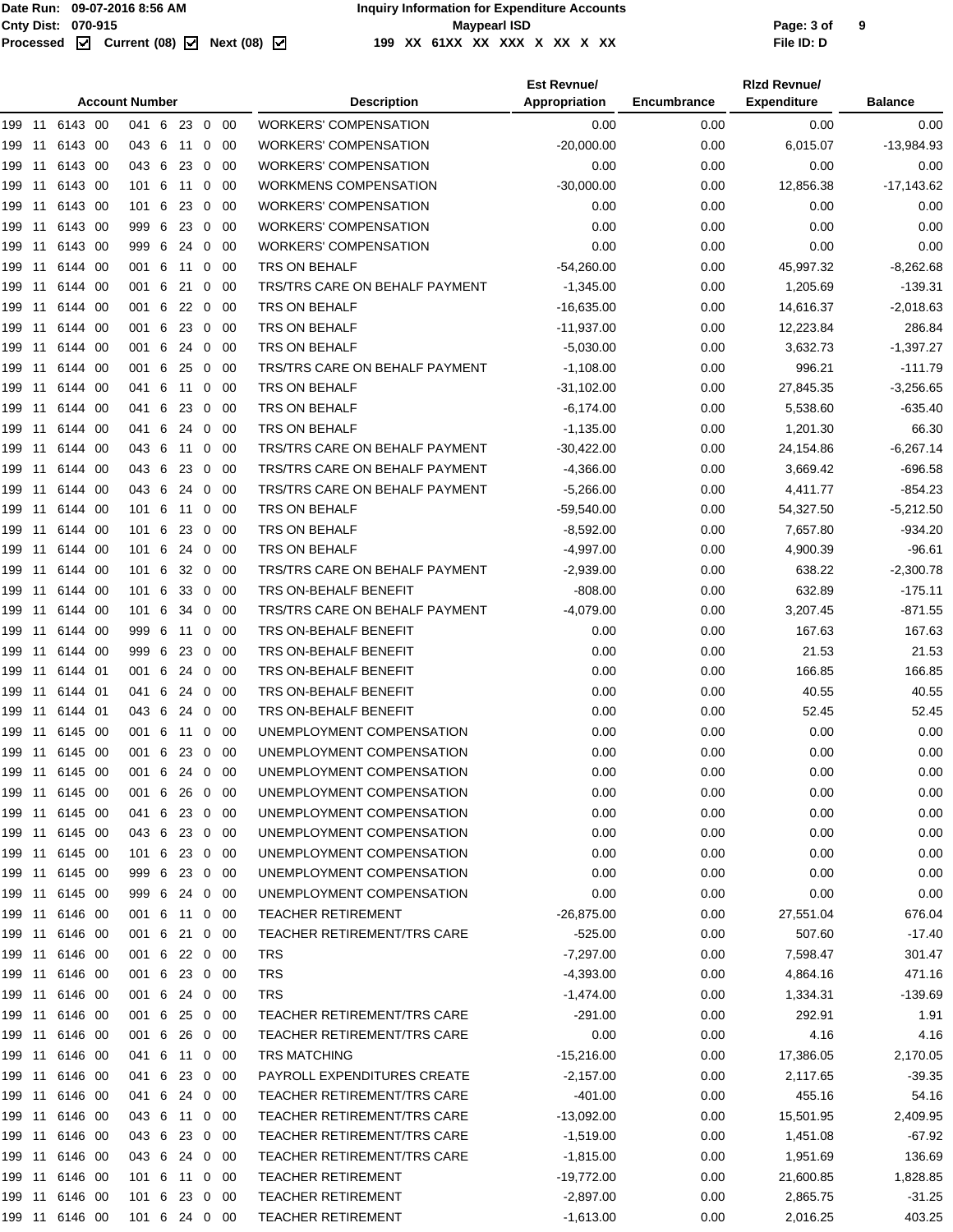#### Page: 4 of<br> **Cnty Dist:** 070-915<br>
Processed **M** Current (08) M Next (08) M 199 XX 61XX XX XX X XX X XX XX **199 XX 61XX XX XXX X XX X XX File ID: D**

|        |    |                              |  |                        |         |    |                |             |                                            | <b>Est Revnue/</b> |                    | <b>Rizd Revnue/</b> |                |
|--------|----|------------------------------|--|------------------------|---------|----|----------------|-------------|--------------------------------------------|--------------------|--------------------|---------------------|----------------|
|        |    |                              |  | <b>Account Number</b>  |         |    |                |             | <b>Description</b>                         | Appropriation      | <b>Encumbrance</b> | <b>Expenditure</b>  | <b>Balance</b> |
|        |    | 199 11 6146 00               |  | 101 6 32 0 00          |         |    |                |             | TEACHER RETIREMENT/TRS CARE                | $-913.00$          | 0.00               | 238.43              | $-674.57$      |
| 199    | 11 | 6146 00                      |  | 101 6                  |         | 33 |                | $0\quad 00$ | <b>TEACHER RETIREMENT/TRS CARE</b>         | $-231.00$          | 0.00               | 256.41              | 25.41          |
| 199    | 11 | 6146 00                      |  | 101 6                  |         | 34 |                | $0\quad00$  | <b>TEACHER RETIREMENT/TRS CARE</b>         | $-1,169.00$        | 0.00               | 1,249.65            | 80.65          |
| 199    | 11 | 6146 00                      |  | 999 6                  |         | 11 |                | $0\quad 00$ | TEACHER RETIREMENT/TRS CARE                | 0.00               | 0.00               | 270.97              | 270.97         |
| 199    | 11 | 6146 00                      |  | 999 6                  |         | 23 | $\mathbf{0}$   | - 00        | <b>TEACHER RETIREMENT/TRS CARE</b>         | 0.00               | 0.00               | 19.03               | 19.03          |
| 199    | 11 | 6146 00                      |  | 999 6                  |         | 24 | $\mathbf{0}$   | - 00        | <b>TEACHER RETIREMENT/TRS CARE</b>         | 0.00               | 0.00               | 0.00                | 0.00           |
| 199    | 11 | 6146 01                      |  | 001 6                  |         | 24 |                | $0\quad 00$ | <b>TEACHER RETIREMENT/TRS CARE</b>         | 0.00               | 0.00               | 50.31               | 50.31          |
| 199    | 11 | 6146 01                      |  | 041                    | 6       | 24 | $\mathbf{0}$   | - 00        | TEACHER RETIREMENT/TRS CARE                | 0.00               | 0.00               | 11.31               | 11.31          |
| 199    | 11 | 6146 01                      |  | 043 6                  |         | 24 |                | $0\quad00$  | <b>TEACHER RETIREMENT/TRS CARE</b>         | 0.00               | 0.00               | 14.87               | 14.87          |
| 199    | 11 | 6149 00                      |  | 001 6                  |         | 11 |                | $0\quad 00$ | <b>EMPLOYEE BENEFITS</b>                   | 0.00               | 0.00               | 0.00                | 0.00           |
| 199    | 11 | 6149 00                      |  | 001 6                  |         | 23 | $\overline{0}$ | - 00        | <b>EMPLOYEE BENEFITS</b>                   | $-6.00$            | 0.00               | 0.00                | $-6.00$        |
| 199    | 11 | 6149 00                      |  | 001 6                  |         | 24 |                | $0\quad 00$ | <b>EMPLOYEE BENEFITS</b>                   | 0.00               | 0.00               | 0.00                | 0.00           |
| 199    | 11 | 6149 00                      |  | 001 6                  |         | 26 |                | $0\quad 00$ | <b>EMPLOYEE BENEFITS</b>                   | 0.00               | 0.00               | 0.00                | 0.00           |
| 199    | 11 | 6149 00                      |  | 041 6                  |         | 23 | $\mathbf{0}$   | - 00        | <b>EMPLOYEE BENEFITS</b>                   | 0.00               | 0.00               | 0.00                | 0.00           |
| 199    | 11 | 6149 00                      |  | 043 6                  |         | 23 |                | $0\quad00$  | <b>EMPLOYEE BENEFITS</b>                   | 0.00               | 0.00               | 0.00                | 0.00           |
| 199    | 11 | 6149 00                      |  | 101 6                  |         | 23 |                | $0\quad 00$ | <b>EMPLOYEE BENEFITS</b>                   | 0.00               | 0.00               | 0.00                | 0.00           |
| 199    | 11 | 6149 00                      |  | 999                    | - 6     | 23 |                | $0\quad 00$ | <b>EMPLOYEE BENEFITS</b>                   | 0.00               | 0.00               | 0.00                | 0.00           |
| 199    | 11 | 6149 00                      |  | 999 6                  |         | 24 |                | $0\quad 00$ | <b>EMPLOYEE BENEFITS</b>                   | 0.00               | 0.00               | 0.00                | 0.00           |
| 199    | 11 | 6149 00                      |  | 999                    | $\,6\,$ | 99 |                | $0\quad 00$ | <b>EMPLOYEE BENEFITS</b>                   | $-985.00$          | 0.00               | 0.00                | $-985.00$      |
| 199    |    | 12 6116 00                   |  | 001                    | 6       | 11 | $\mathbf{0}$   | - 00        | <b>EMPLOYEE STIPEND</b>                    | $-500.00$          | 0.00               | 500.00              | 0.00           |
| 199    |    | 12 6116 00                   |  | 041 6                  |         | 11 |                | $0\quad 00$ | <b>Longevity Stipend</b>                   | $-500.00$          | 0.00               | 500.00              | 0.00           |
| 199    |    | 12 6116 00                   |  | 101 6                  |         | 11 |                | $0\quad 00$ | <b>LONGEVITY STIPEND</b>                   | 0.00               | 0.00               | 500.00              | 500.00         |
| 199    |    | 12 6129 00                   |  | 001 6                  |         | 11 | $\mathbf 0$    | - 00        | SUPPORT PERSONNEL WAGES                    | $-19,200.00$       | 0.00               | 19,592.02           | 392.02         |
| 199    |    | 12 6129 00                   |  | 041 6                  |         | 11 |                | $0\quad 00$ | SUPPORT PERSONNEL WAGES                    | $-12,668.00$       | 0.00               | 12,823.70           | 155.70         |
| 199    |    | 12 6129 00                   |  | 043 6                  |         | 11 |                | $0\quad 00$ | SUPPORT PERSONNEL WAGES                    | $-4,234.00$        | 0.00               | 7,327.88            | 3,093.88       |
| 199    |    | 12 6129 00                   |  | 101 6                  |         | 11 | $\mathbf{0}$   | - 00        | PARAPROFESSIONAL SALARY                    | $-16,700.00$       | 0.00               | 16,993.30           | 293.30         |
| 199    |    | 12 6141 00                   |  | 001 6                  |         | 11 |                | $0\quad 00$ | SOCIAL SECURITY/MEDICARE                   | $-181.00$          | 0.00               | 186.71              | 5.71           |
| 199    |    | 12 6141 00                   |  | 041 6                  |         | 11 |                | $0\quad 00$ | SOCIAL SECURITY/MEDICARE                   | $-184.00$          | 0.00               | 185.98              | 1.98           |
| 199    |    | 12 6141 00                   |  | 043 6                  |         | 11 |                | $0\quad 00$ | SOCIAL SECURITY/MEDICARE                   | $-61.00$           | 0.00               | 106.20              | 45.20          |
| 199    |    | 12 6141 00                   |  | 101 6                  |         | 11 |                | $0\quad 00$ | <b>SOCIAL SECURITY</b>                     | $-242.00$          | 0.00               | 246.42              | 4.42           |
| 199    |    | 12 6142 00                   |  | 001 6                  |         | 11 |                | $0\quad 00$ | <b>GROUP HEALTH &amp; LIFE INS</b>         | $-2,706.00$        | 0.00               | 2,705.76            | $-0.24$        |
| 199    |    | 12 6142 00                   |  | 041 6                  |         | 11 |                | $0\quad 00$ | <b>GROUP HEALTH &amp; LIFE INS</b>         | $-3.00$            | 0.00               | 3.26                | 0.26           |
|        |    | 199 12 6142 00               |  | 043 6 11 0 00          |         |    |                |             | <b>GROUP HEALTH &amp; LIFE INS</b>         | $-2.00$            | 0.00               | 2.98                | 0.98           |
|        |    | 199 12 6142 00               |  | 101 6                  |         | 11 |                | $0\quad 00$ | <b>GROUP HEALTH &amp; LIFE INS</b>         | $-6.00$            | 0.00               | 5.76                | $-0.24$        |
|        |    | 12 6143 00                   |  |                        |         |    |                | $0\quad 00$ | <b>WORKERS' COMPENSATION</b>               | 0.00               |                    | 0.00                | 0.00           |
| 199    |    | 199 12 6144 00               |  | 101 6<br>001 6 11 0 00 |         | 11 |                |             | TRS ON BEHALF                              |                    | 0.00<br>0.00       | 1,351.01            | $-146.99$      |
|        |    |                              |  |                        |         |    |                |             |                                            | $-1,498.00$        |                    |                     |                |
|        |    | 199 12 6144 00<br>12 6144 00 |  | 041 6 11               |         |    |                | $0\quad00$  | TRS/TRS CARE ON BEHALF PAYMENT             | $-988.00$          | 0.00               | 888.72              | $-99.28$       |
| 199    |    |                              |  | 043 6 11               |         |    |                | $0\quad00$  | TRS/TRS CARE ON BEHALF PAYMENT             | $-330.00$          | 0.00               | 533.96              | 203.96         |
|        |    | 199 12 6144 00               |  | 101 6 11               |         |    |                | $0\quad00$  | TRS ON BEHALF<br>UNEMPLOYMENT COMPENSATION | $-1,303.00$        | 0.00               | 1,171.62            | $-131.38$      |
|        |    | 199 12 6145 00               |  | 101 6                  |         | 11 |                | $0\quad 00$ |                                            | 0.00               | 0.00               | 0.00                | 0.00           |
| 199    |    | 12 6146 00                   |  | 001 6                  |         | 11 |                | $0\quad00$  | <b>TEACHER RETIREMENT/TRS CARE</b>         | $-394.00$          | 0.00               | 396.58              | 2.58           |
|        |    | 199 12 6146 00               |  | 041 6 11               |         |    |                | $0\quad00$  | <b>TEACHER RETIREMENT/TRS CARE</b>         | $-260.00$          | 0.00               | 260.54              | 0.54           |
|        |    | 199 12 6146 00               |  | 043 6 11               |         |    |                | $0\quad00$  | TEACHER RETIREMENT/TRS CARE                | $-87.00$           | 0.00               | 154.81              | 67.81          |
| 199    |    | 12 6146 00                   |  | 101 6 11               |         |    |                | $0\quad00$  | PAYROLL EXPENDITURES CREATE                | $-342.00$          | 0.00               | 343.97              | 1.97           |
|        |    | 199 12 6149 00               |  | 101 6 11               |         |    |                | $0\quad00$  | <b>EMPLOYEE BENEFITS</b>                   | 0.00               | 0.00               | 0.00                | 0.00           |
|        |    | 199 21 6116 00               |  | 999 6 23 0 00          |         |    |                |             | <b>Employee Stipend</b>                    | $-500.00$          | 0.00               | 500.00              | 0.00           |
| 199 21 |    | 6119 00                      |  | 001 6                  |         | 11 |                | $0\quad00$  | <b>CURRICULLUM BUILDING</b>                | $-500.00$          | 0.00               | 0.00                | $-500.00$      |
|        |    | 199 21 6119 00               |  | 041 6 11               |         |    |                | $0\quad00$  | <b>CURRICULLUM BUILDING</b>                | $-500.00$          | 0.00               | 0.00                | $-500.00$      |
|        |    | 199 21 6119 00               |  | 043 6 11               |         |    |                | $0\quad00$  | <b>CURRICULLUM BUILDING</b>                | $-500.00$          | 0.00               | 0.00                | $-500.00$      |
|        |    | 199 21 6119 00               |  | 101 6                  |         | 11 |                | $0\quad 00$ | <b>CURRICULLUM BUILDING</b>                | $-500.00$          | 0.00               | 0.00                | $-500.00$      |
|        |    | 199 21 6119 00               |  | 999 6                  |         |    |                | 23 0 00     | PROFESSIONAL SALARY                        | $-72,000.00$       | 0.00               | 72,130.91           | 130.91         |
|        |    | 199 21 6141 00               |  | 999 6 23 0 00          |         |    |                |             | SOCIAL SECURITY/MEDICARE                   | -894.00            | 0.00               | 895.42              | 1.42           |
|        |    | 199 21 6142 00               |  | 999 6 23               |         |    |                | $0\quad00$  | <b>GROUP HEALTH &amp; LIFE INS</b>         | $-2,706.00$        | 0.00               | 2,705.76            | $-0.24$        |
|        |    | 199 21 6144 00               |  | 999 6 23 0 00          |         |    |                |             | TRS ON-BEHALF BENEFIT                      | $-4,731.00$        | 0.00               | 4,256.29            | $-474.71$      |
|        |    | 199 21 6146 00               |  | 999 6 23 0 00          |         |    |                |             | TEACHER RETIREMENT/TRS CARE                | $-2,166.00$        | 0.00               | 2,175.63            | 9.63           |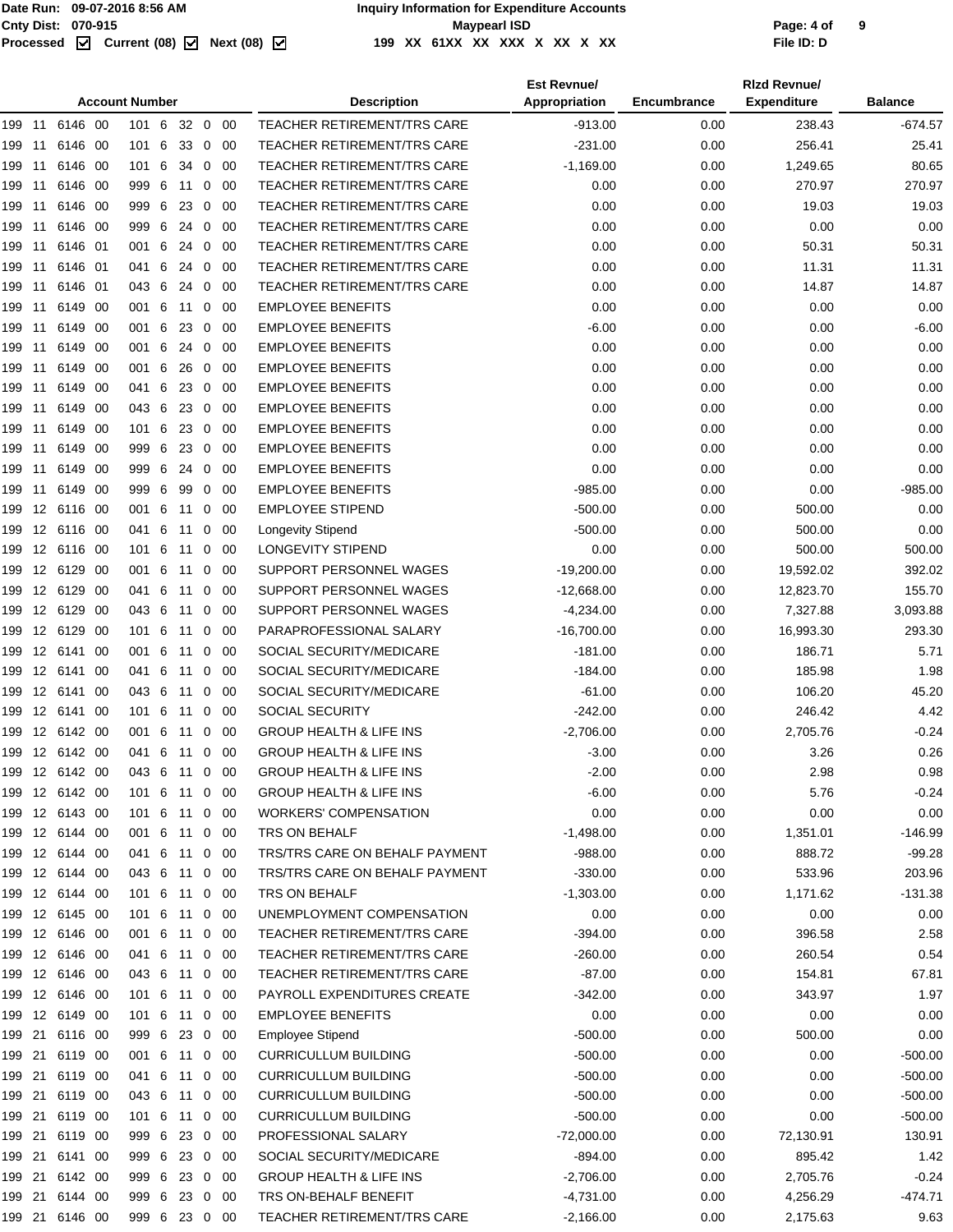|        | <b>Account Number</b> |                |      |                        |     |         |             |             | <b>Description</b>                   | <b>Est Revnue/</b><br>Appropriation | Encumbrance  | <b>Rizd Revnue/</b><br><b>Expenditure</b> | <b>Balance</b> |
|--------|-----------------------|----------------|------|------------------------|-----|---------|-------------|-------------|--------------------------------------|-------------------------------------|--------------|-------------------------------------------|----------------|
|        |                       | 199 23 6116 00 |      | 001 6 22 0 00          |     |         |             |             | <b>EMPLOYEE STIPEND</b>              | $-2,000.00$                         | 0.00         | 2,250.00                                  | 250.00         |
| 199    | 23                    | 6116           | - 00 | 041 6                  |     | 11      | 0           | 00          | <b>EMPLOYEE STIPEND</b>              | $-1,000.00$                         | 0.00         | 1,000.00                                  | 0.00           |
| 199    | 23                    | 6116 00        |      | 101 6                  |     | 11      | 0           | -00         | <b>EMPLOYEE STIPEND</b>              | $-1,500.00$                         | 0.00         | 1,000.00                                  | $-500.00$      |
| 199    | 23                    | 6116 01        |      | 043 6                  |     | 11      | 0           | - 00        | <b>Longevity Stipend</b>             | $-1,000.00$                         | 0.00         | 1,000.00                                  | 0.00           |
| 199    | 23                    | 6119 00        |      | 001 6                  |     | 11      | 0           | 00          | PROFESSIONAL SALARY                  | $-59,437.00$                        | 0.00         | 41,903.81                                 | $-17,533.19$   |
| 199 23 |                       | 6119 00        |      | 001 6                  |     | 22      | 0           | - 00        | <b>TEACHER &amp; OTHR PROF WAGES</b> | $-43,933.00$                        | 0.00         | 61,586.20                                 | 17,653.20      |
| 199    | 23                    | 6119 00        |      | 041 6                  |     | 11      |             | $0\quad 00$ | PROFESSIONAL SALARIES                | $-70,330.00$                        | 0.00         | 76,880.84                                 | 6,550.84       |
| 199    | 23                    | 6119 00        |      | 043 6                  |     | 11      | 0           | 00          | PROFESSIONAL SALARIES                | $-61,200.00$                        | 0.00         | 61,781.67                                 | 581.67         |
| 199    | 23                    | 6119 00        |      | 1016                   |     | 11      | 0           | -00         | PROFESSIONAL SALARIES                | $-96,680.00$                        | 0.00         | 96,556.66                                 | $-123.34$      |
| 199    | 23                    | 6129 00        |      | 001 6                  |     | 11      | 0           | - 00        | PARAPROFESSIONAL SALARIES            | $-36,680.00$                        | 0.00         | 12,815.00                                 | $-23,865.00$   |
| 199    | 23                    | 6129 00        |      | 001 6                  |     | 22      | 0           | 00          | SUPPORT PERSONNEL WAGES              | $-8,450.00$                         | 0.00         | 32,014.28                                 | 23,564.28      |
| 199 23 |                       | 6129 00        |      | 041 6                  |     | 11      | 0           | -00         | PARAPROFESSIONAL SALARIES            | $-30,700.00$                        | 0.00         | 30,700.00                                 | 0.00           |
| 199 23 |                       | 6129 00        |      | 043 6                  |     | 11      |             | $0\quad 00$ | PARAPROFESSIONAL SALARIES            | $-17,700.00$                        | 0.00         | 15,211.27                                 | $-2,488.73$    |
| 199    | 23                    | 6129 00        |      | 101 6                  |     | 11      | 0           | 00          | PARAPROFESSIONAL SALARIES            | $-23,367.00$                        | 0.00         | 24,138.24                                 | 771.24         |
| 199    | 23                    | 6129           | - 00 | 999                    | - 6 | 23      | 0           | -00         | PARAPROFESSIONAL SALARIES            | 0.00                                | 0.00         | 0.00                                      | 0.00           |
| 199    | 23                    | 6129 00        |      | 999 6                  |     | 24      | $\mathbf 0$ | - 00        | PARAPROFESSIONAL SALARIES            | 0.00                                | 0.00         | 0.00                                      | 0.00           |
| 199    | 23                    | 6141 00        |      | 001 6                  |     | 11      | 0           | -00         | <b>SOCIAL SECURITY</b>               | $-1,256.00$                         | 0.00         | 1,533.99                                  | 277.99         |
| 199 23 |                       | 6141 00        |      | 001 6                  |     | 22      | 0           | -00         | SOCIAL SECURITY/MEDICARE             | $-698.00$                           | 0.00         | 430.37                                    | $-267.63$      |
| 199 23 |                       | 6141 00        |      | 041 6                  |     | 11      |             | $0\quad 00$ | SOCIAL SECURITY                      | $-1,147.00$                         | 0.00         | 1,206.78                                  | 59.78          |
| 199    | 23                    | 6141           | -00  | 043 6                  |     | 11      | 0           | 00          | SOCIAL SECURITY/MEDICARE             | $-1,069.00$                         | 0.00         | 1,032.83                                  | $-36.17$       |
| 199    | 23                    | 6141           | - 00 | 101 6                  |     | 11      | 0           | -00         | <b>SOCIAL SECURITY</b>               | $-1,678.00$                         | 0.00         | 1,687.45                                  | 9.45           |
| 199    | 23                    | 6141           | - 00 | 999 6                  |     | 23      | $\mathbf 0$ | - 00        | SOCIAL SECURITY/MEDICARE             | 0.00                                | 0.00         | 0.00                                      | 0.00           |
| 199    | 23                    | 6141           | - 00 | 999 6                  |     | 24      | 0           | 00          | SOCIAL SECURITY/MEDICARE             | 0.00                                | 0.00         | 0.00                                      | 0.00           |
| 199 23 |                       | 6142 00        |      | 001 6                  |     | 11      | 0           | 00          | <b>GROUP HEALTH &amp; LIFE INS</b>   | $-5,005.00$                         | 0.00         | 5,740.08                                  | 735.08         |
| 199 23 |                       | 6142 00        |      | 001 6                  |     | 22      | $\mathbf 0$ | - 00        | <b>GROUP HEALTH &amp; LIFE INS</b>   | $-3,105.00$                         | 0.00         | 1,245.00                                  | $-1,860.00$    |
| 199    | 23                    | 6142 00        |      | 041 6                  |     | 11      | 0           | 00          | <b>GROUP HEALTH</b>                  | $-5,412.00$                         | 0.00         | 5,412.00                                  | 0.00           |
| 199    | 23                    | 6142 00        |      | 043 6                  |     | 11      | 0           | 00          | <b>GROUP HEALTH &amp; LIFE INS</b>   | $-2,712.00$                         | 0.00         | 2,711.52                                  | $-0.48$        |
| 199    | 23                    | 6142 00        |      | 101 6                  |     | 11      | 0           | - 00        | <b>GROUP HEALTH/LIFE</b>             | $-4,078.00$                         | 0.00         | 4,078.46                                  | 0.46           |
| 199    | 23                    | 6142 00        |      | 999 6                  |     | 23      | 0           | 00          | <b>GROUP HEALTH &amp; LIFE INS</b>   | 0.00                                | 0.00         | 0.00                                      | 0.00           |
| 199    | 23                    | 6142 00        |      | 999 6                  |     | 24      | 0           | 00          | <b>GROUP HEALTH &amp; LIFE INS</b>   | 0.00                                | 0.00         | 0.00                                      | 0.00           |
| 199 23 |                       | 6143 00        |      | 999 6                  |     | 23 0    |             | - 00        | <b>WORKERS' COMPENSATION</b>         | 0.00                                | 0.00         | 0.00                                      | 0.00           |
| 199 23 |                       | 6143 00        |      | 999 6                  |     | 24 0    |             | - 00        | <b>WORKERS' COMPENSATION</b>         | 0.00                                | 0.00         | 0.00                                      | 0.00           |
|        |                       | 199 23 6144 00 |      | 001 6 11 0 00          |     |         |             |             | TRS ON BEHALF                        | $-6,599.00$                         | 0.00         | 7,048.47                                  | 449.47         |
|        |                       | 199 23 6144 00 |      | 001 6 22 0 00          |     |         |             |             | TRS ON-BEHALF BENEFIT                | $-3,471.00$                         | 0.00         | 1,922.16                                  | $-1,548.84$    |
|        |                       | 199 23 6144 00 |      |                        |     |         |             | $0\quad00$  | TRS ON BEHALF                        | $-6,479.00$                         |              |                                           | $-637.82$      |
|        |                       | 199 23 6144 00 |      | 041 6<br>043 6 11 0 00 |     | 11      |             |             | TRS/TRS CARE ON BEHALF PAYMENT       | $-5,740.00$                         | 0.00<br>0.00 | 5,841.18<br>4,865.89                      | $-874.11$      |
|        |                       | 199 23 6144 00 |      | 101 6 11 0 00          |     |         |             |             | TRS ON BEHALF                        | $-8,447.00$                         | 0.00         | 7,419.25                                  | $-1,027.75$    |
|        |                       | 199 23 6145 00 |      | 999 6                  |     | 23      |             | $0\quad00$  | UNEMPLOYMENT COMPENSATION            | 0.00                                | 0.00         | 0.00                                      | 0.00           |
|        |                       | 199 23 6145 00 |      | 999 6 24 0 00          |     |         |             |             | UNEMPLOYMENT COMPENSATION            | 0.00                                | 0.00         | 0.00                                      | 0.00           |
|        |                       | 199 23 6146 00 |      | 001 6 11 0 00          |     |         |             |             | <b>TRS</b>                           | $-2,670.00$                         | 0.00         | 3,383.60                                  | 713.60         |
| 199 23 |                       | 6146 00        |      | 001 6                  |     | 22      |             | $0\quad 00$ | TEACHER RETIREMENT/TRS CARE          | $-1,553.00$                         | 0.00         | 864.22                                    | $-688.78$      |
|        |                       | 199 23 6146 00 |      | 041 6 11 0 00          |     |         |             |             | <b>TEACHER RETIREMENT</b>            | $-3,163.00$                         | 0.00         | 3,646.01                                  | 483.01         |
|        |                       | 199 23 6146 00 |      | 043 6 11 0 00          |     |         |             |             | TEACHER RETIREMENT/TRS CARE          | $-1,940.00$                         | 0.00         | 1,990.67                                  | 50.67          |
|        |                       | 199 23 6146 00 |      | 101 6 11               |     |         |             | $0\quad00$  | <b>TEACHER RETIREMENT</b>            | $-3,175.00$                         | 0.00         | 3,325.07                                  | 150.07         |
|        |                       | 199 23 6146 00 |      | 999 6                  |     | 23 0 00 |             |             | TEACHER RETIREMENT/TRS CARE          | 0.00                                | 0.00         | 0.00                                      | 0.00           |
|        |                       | 199 23 6146 00 |      | 999 6 24 0 00          |     |         |             |             | <b>TEACHER RETIREMENT/TRS CARE</b>   | 0.00                                | 0.00         | 0.00                                      | 0.00           |
|        |                       | 199 23 6149 00 |      | 999 6                  |     | 23 0 00 |             |             | <b>EMPLOYEE BENEFITS</b>             | 0.00                                | 0.00         | 0.00                                      | 0.00           |
|        |                       | 199 23 6149 00 |      | 999 6 24 0 00          |     |         |             |             | <b>EMPLOYEE BENEFITS</b>             | 0.00                                | 0.00         | 0.00                                      | 0.00           |
|        |                       | 199 31 6116 00 |      | 001 6 22 0 00          |     |         |             |             | <b>EMPLOYEE STIPEND</b>              | $-500.00$                           | 0.00         | 500.00                                    | 0.00           |
|        |                       | 199 31 6116 00 |      | 041 6                  |     | 99      |             | $0\quad00$  | Longevity Stipend                    | $-500.00$                           | 0.00         | 750.00                                    | 250.00         |
|        |                       | 199 31 6116 00 |      | 101 6                  |     | 23 0 00 |             |             | <b>EMPLOYEE STIPEND</b>              | $-500.00$                           | 0.00         | 125.00                                    | $-375.00$      |
|        |                       | 199 31 6119 00 |      | 001 6 22 0 00          |     |         |             |             | <b>TEACHER &amp; OTHR PROF WAGES</b> | 0.00                                | 0.00         | 26,520.00                                 | 26,520.00      |
|        |                       | 199 31 6119 00 |      | 001 6                  |     | 23 0 00 |             |             | PROFESSIONAL SALARIES                | $-34,400.00$                        | 0.00         | 32,192.52                                 | $-2,207.48$    |
|        |                       | 199 31 6119 00 |      | 001 6 31 0 00          |     |         |             |             | <b>TEACHER &amp; OTHR PROF WAGES</b> | $-33,260.00$                        | 0.00         | 6,705.39                                  | $-26,554.61$   |
|        |                       | 199 31 6119 00 |      | 041 6 11 0 00          |     |         |             |             | TEACHER & OTHR PROF WAGES            | $-16,800.00$                        | 0.00         | 16,783.16                                 | $-16.84$       |
|        |                       |                |      |                        |     |         |             |             |                                      |                                     |              |                                           |                |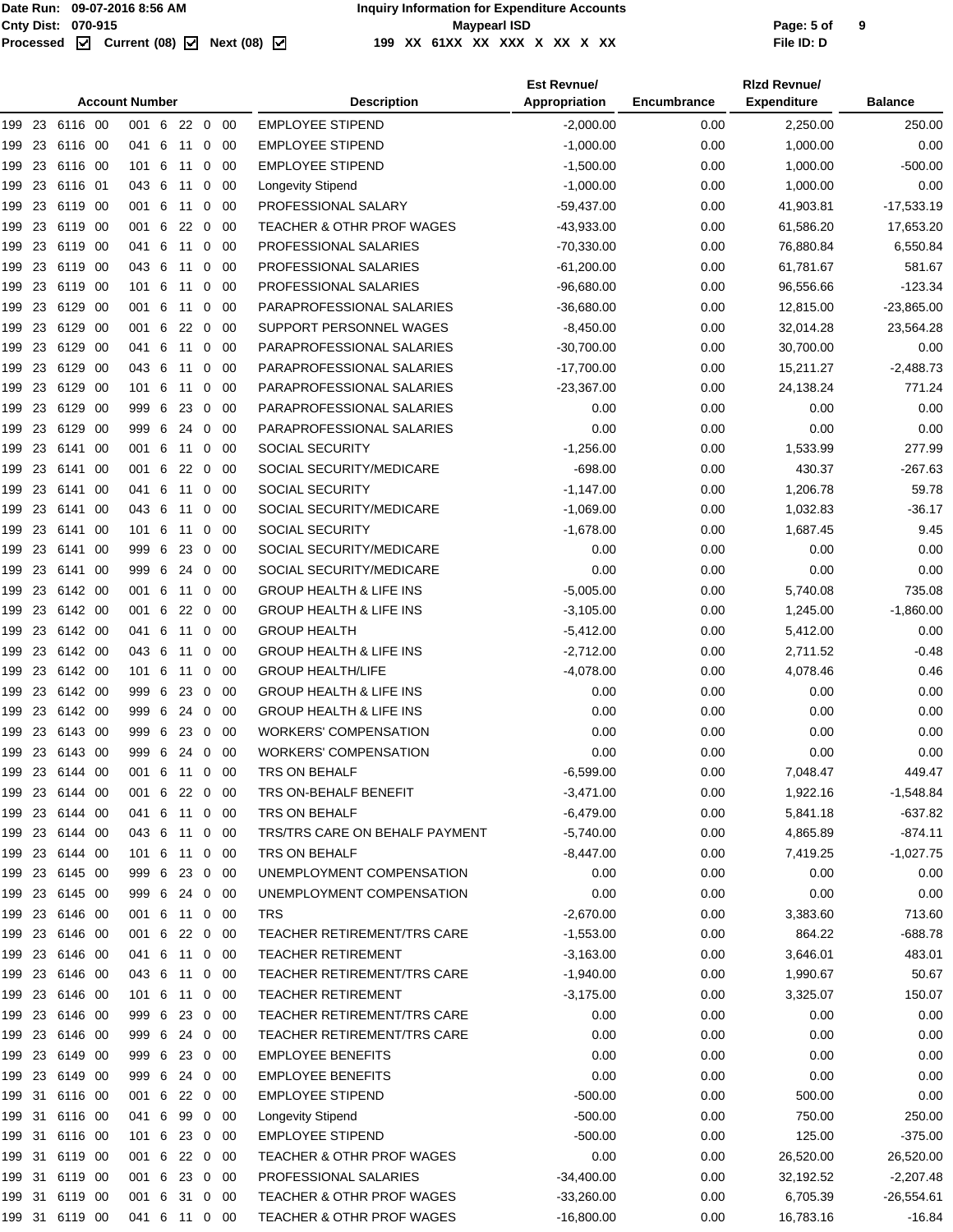|                | <b>Account Number</b> |         |      |               |  |            |                |             | <b>Description</b>                   | <b>Est Revnue/</b><br>Appropriation | <b>Encumbrance</b> | <b>Rizd Revnue/</b><br><b>Expenditure</b> | <b>Balance</b> |
|----------------|-----------------------|---------|------|---------------|--|------------|----------------|-------------|--------------------------------------|-------------------------------------|--------------------|-------------------------------------------|----------------|
| 199 31         |                       | 6119 00 |      | 043 6 11      |  |            |                | $0\quad 00$ | TEACHER & OTHER PROF WAGES           | $-8,580.00$                         | 0.00               | 8,571.45                                  | $-8.55$        |
| 199            | -31                   | 6119 00 |      | 101 6         |  | 24         | $\mathbf 0$    | -00         | <b>TEACHER &amp; OTHR PROF WAGES</b> | $-51,700.00$                        | 0.00               | 51,520.00                                 | $-180.00$      |
| 199 31         |                       | 6129    | -00  | 001 6         |  | 22         | $\overline{0}$ | -00         | SUPPORT PERSONNEL WAGES              | -28,763.00                          | 0.00               | 39,287.83                                 | 10,524.83      |
| 199 31         |                       | 6129 00 |      | 001 6         |  | 31         | $\overline{0}$ | -00         | SUPPORT PERSONNEL WAGES              | $-18,037.00$                        | 0.00               | 7,080.57                                  | $-10,956.43$   |
| 199            | 31                    | 6141 00 |      | 001 6         |  | 22         | $\overline{0}$ | -00         | SOCIAL SECURITY/MEDICARE             | $-282.00$                           | 0.00               | 282.12                                    | 0.12           |
| 199            | 31                    | 6141    | - 00 | 001 6         |  | 23         | $\mathbf 0$    | -00         | SOCIAL SECURITY/MEDICARE             | $-364.00$                           | 0.00               | 410.54                                    | 46.54          |
| 199            | 31                    | 6141    | - 00 | 001 6         |  | 31         | 0              | -00         | SOCIAL SECURITY/MEDICARE             | $-585.00$                           | 0.00               | 609.27                                    | 24.27          |
| 199            | 31                    | 6141    | - 00 | 041 6         |  | 11         | $\mathbf{0}$   | 00          | SOCIAL SECURITY/MEDICARE             | $-205.00$                           | 0.00               | 204.83                                    | $-0.17$        |
| 199 31         |                       | 6141    | - 00 | 043 6         |  | 11         | 0              | 00          | SOCIAL SECURITY/MEDICARE             | $-105.00$                           | 0.00               | 104.63                                    | $-0.37$        |
| 199            | 31                    | 6141 00 |      | 101 6         |  | 23         | $\mathbf 0$    | -00         | SOCIAL SECURITY/MEDICARE             | $-379.00$                           | 0.00               | 0.00                                      | $-379.00$      |
| 199 31         |                       | 6141 00 |      | 101 6         |  | -24        | $\overline{0}$ | 00          | SOCIAL SECURITY/MEDICARE             | $-593.00$                           | 0.00               | 590.54                                    | $-2.46$        |
| 199 31         |                       | 6142 00 |      | 001 6         |  | 22         | $\overline{0}$ | 00          | <b>GROUP HEALTH &amp; LIFE INS</b>   | $-2,029.00$                         | 0.00               | 2,029.32                                  | 0.32           |
| 199            | 31                    | 6142 00 |      | 001 6         |  | 23         | $\mathbf 0$    | -00         | <b>GROUP HEALTH &amp; LIFE INS</b>   | $-2,706.00$                         | 0.00               | 1,130.76                                  | $-1,575.24$    |
| 199            | 31                    | 6142 00 |      | 001 6         |  | 31         | $\mathbf 0$    | -00         | <b>GROUP HEALTH &amp; LIFE INS</b>   | $-3,564.00$                         | 0.00               | 2,439.00                                  | $-1,125.00$    |
| 199            | 31                    | 6142 00 |      | 041 6         |  | 11         | $\mathbf 0$    | -00         | <b>GROUP HEALTH &amp; LIFE INS</b>   | $-775.00$                           | 0.00               | 775.20                                    | 0.20           |
| 199            | 31                    | 6142 00 |      | 043 6         |  | 11         | $\mathbf 0$    | -00         | <b>GROUP HEALTH &amp; LIFE INS</b>   | $-396.00$                           | 0.00               | 395.88                                    | $-0.12$        |
| 199            | 31                    | 6142 00 |      | 101 6         |  | -23        | $\overline{0}$ | -00         | <b>GROUP HEALTH &amp; LIFE INS</b>   | $-2,706.00$                         | 0.00               | 0.00                                      | $-2,706.00$    |
| 199            | 31                    | 6142 00 |      | 101 6         |  | 24         | $\mathbf 0$    | -00         | <b>GROUP HEALTH &amp; LIFE INS</b>   | $-2,706.00$                         | 0.00               | 2,705.76                                  | $-0.24$        |
| 199            | 31                    | 6143 00 |      | 001 6         |  | 22         | $\mathbf 0$    | -00         | <b>WORKERS' COMPENSATION</b>         | 0.00                                | 0.00               | 0.00                                      | 0.00           |
| 199            | 31                    | 6144 00 |      | 001 6         |  | $22\quad0$ |                | 00          | TRS ON-BEHALF BENEFIT                | $-2,244.00$                         | 0.00               | 2,017.86                                  | $-226.14$      |
| 199 31         |                       | 6144 00 |      | 001 6         |  | 23         | $\overline{0}$ | -00         | TRS/TRS CARE ON BEHALF PAYMENT       | $-1,841.00$                         | 0.00               | 1,655.58                                  | $-185.42$      |
| 199            | 31                    | 6144 00 |      | 001 6         |  | 31         | $\mathbf 0$    | -00         | TRS/TRS CARE ON BEHALF PAYMENT       | $-3,771.00$                         | 0.00               | 3,322.62                                  | $-448.38$      |
| 199 31         |                       | 6144 00 |      | 041 6 11 0 00 |  |            |                |             | <b>TRS</b>                           | $-1,194.00$                         | 0.00               | 1,073.15                                  | $-120.85$      |
| 199 31         |                       | 6144 00 |      | 043 6         |  | 11         | $\mathbf{0}$   | -00         | TRS/TRS CARE ON BEHALF PAYMENT       | $-610.00$                           | 0.00               | 548.04                                    | $-61.96$       |
| 199            | 31                    | 6144 00 |      | 101 6         |  | 23         | $\mathbf 0$    | -00         | TRS/TRS CARE ON BEHALF PAYMENT       | $-1,842.00$                         | 0.00               | 0.00                                      | $-1,842.00$    |
| 199            | 31                    | 6144 00 |      | 101 6         |  | 24         | $\mathbf 0$    | -00         | TRS/TRS CARE ON BEHALF PAYMENT       | $-3,569.00$                         | 0.00               | 3,198.43                                  | $-370.57$      |
| 199 31         |                       | 6145 00 |      | 001 6         |  | 22         | $\overline{0}$ | -00         | UNEMPLOYMENT COMPENSATION            | 0.00                                | 0.00               | 0.00                                      | 0.00           |
| 199            | 31                    | 6146 00 |      | 001 6         |  | 22 0       |                | -00         | TEACHER RETIREMENT/TRS CARE          | $-590.00$                           | 0.00               | 589.80                                    | $-0.20$        |
| 199            | 31                    | 6146 00 |      | 001 6 23 0    |  |            |                | -00         | <b>TEACHER RETIREMENT/TRS CARE</b>   | $-1,362.00$                         | 0.00               | 1,349.74                                  | $-12.26$       |
| 199            | 31                    | 6146 00 |      | 001 6         |  | -31        | 0              | -00         | <b>TEACHER RETIREMENT/TRS CARE</b>   | $-1,233.00$                         | 0.00               | 1,267.20                                  | 34.20          |
| 199            | 31                    | 6146 00 |      | 041 6         |  | 11         | 0              | -00         | TEACHER RETIREMENT/TRS CARE          | $-432.00$                           | 0.00               | 432.03                                    | 0.03           |
| 199 31 6146 00 |                       |         |      | 043 6 11 0 00 |  |            |                |             | <b>TEACHER RETIREMENT/TRS CARE</b>   | $-223.00$                           | 0.00               | 222.38                                    | $-0.62$        |
| 199 31         |                       | 6146 00 |      | 101 6         |  | 23         | $\bf{0}$       | 00          | TEACHER RETIREMENT/TRS CARE          | $-1,374.00$                         | 0.00               | 0.00                                      | $-1,374.00$    |
| 199 31         |                       | 6146 00 |      | 101 6         |  | 24 0 00    |                |             | <b>TEACHER RETIREMENT/TRS CARE</b>   | $-1,421.00$                         | 0.00               | 1,417.06                                  | $-3.94$        |
| 199 31         |                       | 6149 00 |      | 001 6 22 0 00 |  |            |                |             | <b>EMPLOYEE BENEFITS</b>             | 0.00                                | 0.00               | 0.00                                      | 0.00           |
| 199 33 6116 00 |                       |         |      | 001 6         |  | 99         |                | $0\quad 00$ | <b>EMPLOYEE STIPEND</b>              | $-500.00$                           | 0.00               | 500.00                                    | 0.00           |
| 199 33 6116 00 |                       |         |      | 041 6         |  | 99         | $\mathbf{0}$   | -00         | Longevity Stipend                    | $-500.00$                           | 0.00               | 500.00                                    | 0.00           |
| 199 33 6116 00 |                       |         |      | 101 6         |  | 99         |                | $0\quad 00$ | <b>EMPLOYEE STIPEND</b>              | $-500.00$                           | 0.00               | 500.00                                    | 0.00           |
| 199 33 6119 00 |                       |         |      | 001 6         |  | 99         |                | $0\quad00$  | <b>HIGH SCHOOL NURSE SALARY</b>      | $-43,400.00$                        | 0.00               | 44,422.46                                 | 1,022.46       |
| 199 33 6129 00 |                       |         |      | 041 6         |  | 99         |                | $0\quad 00$ | SUPPORT PERSONNEL WAGES              | $-13,125.00$                        | 0.00               | 13,268.03                                 | 143.03         |
| 199 33 6129 00 |                       |         |      | 043 6 99      |  |            |                | $0\quad 00$ | INTERMEDIATE NURSE SALARY            | $-13,125.00$                        | 0.00               | 13,268.02                                 | 143.02         |
| 199 33 6129 00 |                       |         |      | 101 6         |  | 99         |                | $0\quad00$  | ELENTARY NURSE SALARY                | $-26,625.00$                        | 0.00               | 26,775.36                                 | 150.36         |
| 199 33 6141 00 |                       |         |      | 001 6         |  | 99         | $\mathbf 0$    | 00          | SOCIAL SECURITY                      | $-629.00$                           | 0.00               | 644.11                                    | 15.11          |
| 199 33 6141 00 |                       |         |      | 041 6         |  | 99         |                | $0\quad 00$ | SOCIAL SECURITY                      | $-81.00$                            | 0.00               | 81.35                                     | 0.35           |
| 199 33 6141 00 |                       |         |      | 043 6         |  | 99         |                | $0\quad00$  | SOCIAL SECURITY/MEDICARE             | $-81.00$                            | 0.00               | 81.37                                     | 0.37           |
| 199 33 6141 00 |                       |         |      | 101 6         |  | 99         |                | $0\quad 00$ | SOCIAL SECURITY                      | $-293.00$                           | 0.00               | 308.35                                    | 15.35          |
| 199 33 6142 00 |                       |         |      | 001 6 99      |  |            |                | $0\quad 00$ | <b>GROUP HEALTH &amp; LIFE INS</b>   | $-6.00$                             | 0.00               | 5.76                                      | $-0.24$        |
| 199 33 6142 00 |                       |         |      | 041 6         |  | 99         |                | $0\quad00$  | <b>GROUP HEALTH &amp; LIFE INS</b>   | $-1,353.00$                         | 0.00               | 1,352.88                                  | $-0.12$        |
| 199 33 6142 00 |                       |         |      | 043 6         |  | 99         |                | $0\quad 00$ | <b>GROUP HEALTH &amp; LIFE INS</b>   | $-1,353.00$                         | 0.00               | 1,352.88                                  | $-0.12$        |
| 199 33 6142 00 |                       |         |      | 101 6         |  | 99         |                | 0 00        | <b>GROUP HEALTH INS</b>              | $-2,706.00$                         | 0.00               | 2,705.76                                  | $-0.24$        |
| 199 33 6144 00 |                       |         |      | 001 6         |  | 99         |                | $0\quad00$  | TRS ON BEHALF                        | $-3,231.00$                         | 0.00               | 2,905.79                                  | $-325.21$      |
| 199 33 6144 00 |                       |         |      | 041 6         |  | 99         |                | $0\quad00$  | TRS ON BEHALF                        | $-801.00$                           | 0.00               | 701.03                                    | -99.97         |
| 199 33 6144 00 |                       |         |      | 043 6 99      |  |            |                | $0\quad 00$ | TRS ON-BEHALF BENEFIT                | $-801.00$                           | 0.00               | 701.02                                    | $-99.98$       |
| 199 33 6144 00 |                       |         |      | 101 6 99      |  |            |                | $0\quad00$  | TRS ON BEHALF                        | $-2,077.00$                         | 0.00               | 1,836.61                                  | $-240.39$      |
| 199 33 6146 00 |                       |         |      | 001 6 99 0 00 |  |            |                |             | PAYROLL EXPENDITURES CREATE          | $-1,010.00$                         | 0.00               | 1,015.78                                  | 5.78           |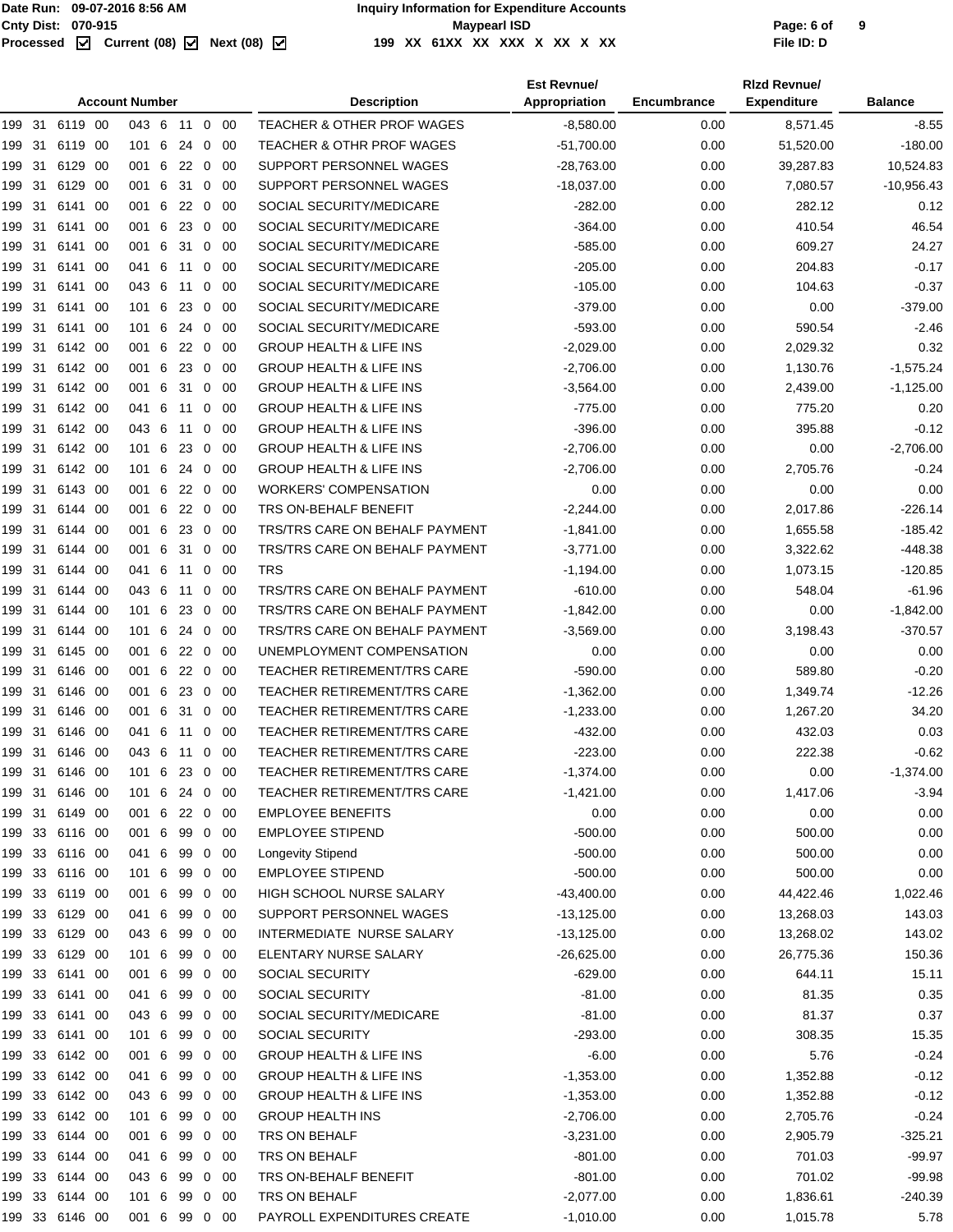|                | <b>Account Number</b> |      |               |   |            |                |             | <b>Description</b>                 | <b>Est Revnue/</b><br>Appropriation | Encumbrance | <b>Rizd Revnue/</b><br><b>Expenditure</b> | <b>Balance</b> |
|----------------|-----------------------|------|---------------|---|------------|----------------|-------------|------------------------------------|-------------------------------------|-------------|-------------------------------------------|----------------|
| 199 33 6146 00 |                       |      | 041 6 99 0 00 |   |            |                |             | PAYROLL EXPENDITURES CREATE        | $-492.00$                           | 0.00        | 490.56                                    | $-1.44$        |
| 33<br>199      | 6146                  | - 00 | 043 6         |   | 99         | 0              | -00         | <b>TEACHER RETIREMENT/TRS CARE</b> | $-492.00$                           | 0.00        | 490.56                                    | $-1.44$        |
| 33<br>199      | 6146                  | - 00 | 101           | 6 | 99         | 0              | -00         | <b>TRS</b>                         | $-546.00$                           | 0.00        | 539.63                                    | $-6.37$        |
| 34<br>199      | 6116 00               |      | 999 6         |   | 99         | $\mathbf 0$    | - 00        | <b>EMPLOYEE STIPEND</b>            | $-4,000.00$                         | 0.00        | 1,594.50                                  | $-2,405.50$    |
| 34<br>199      | 6129 00               |      | 001 6         |   | 22         | $\mathbf 0$    | -00         | VOC AG BUS DRIVING                 | $-2,500.00$                         | 0.00        | 2,212.50                                  | $-287.50$      |
| 34<br>199      | 6129 00               |      | 999 6         |   | 23         | 0              | -00         | <b>SPED DRIVER</b>                 | $-9,700.00$                         | 0.00        | 7,311.93                                  | $-2,388.07$    |
| 34<br>199      | 6129 00               |      | 999           | 6 | 99         | 0              | -00         | PARAPROFESSIONAL SALARIES          | $-87,005.00$                        | 0.00        | 89,114.33                                 | 2,109.33       |
| 34<br>199      | 6129 01               |      | 999           | 6 | 99         | 0              | 00          | <b>CO-CURRICULAR SALARIES</b>      | $-7,000.00$                         | 0.00        | 6,527.50                                  | $-472.50$      |
| 34<br>199      | 6141 00               |      | 001           | 6 | 22         | $\overline{0}$ | -00         | SOCIAL SECURITY/MEDICARE           | 0.00                                | 0.00        | 29.43                                     | 29.43          |
| 34<br>199      | 6141 00               |      | 999 6         |   | 23         | 0              | -00         | SOCIAL SECURITY/MEDICARE           | $-121.00$                           | 0.00        | 94.56                                     | $-26.44$       |
| 34<br>199      | 6141 00               |      | 999 6         |   | 99         | $\mathbf 0$    | 00          | <b>SOCIAL SECURITY</b>             | $-1,187.00$                         | 0.00        | 1,215.81                                  | 28.81          |
| 34<br>199      | 6141 01               |      | 999 6         |   | 99         | 0              | -00         | SOCIAL SECURITY/MEDICARE           | 0.00                                | 0.00        | 90.12                                     | 90.12          |
| 34<br>199      | 6142 00               |      | 999 6         |   | 23         | $\overline{0}$ | -00         | <b>GROUP HEALTH &amp; LIFE INS</b> | $-2,706.00$                         | 0.00        | 0.00                                      | $-2,706.00$    |
| 34<br>199      | 6142 00               |      | 999 6         |   | 99         | 0              | 00          | <b>GROUP HEALTH &amp; LIFE INS</b> | $-8,917.00$                         | 0.00        | 6,656.52                                  | $-2,260.48$    |
| 199<br>34      | 6144 00               |      | 001           | 6 | 22         | $\mathbf 0$    | -00         | TRS ON-BEHALF BENEFIT              | 0.00                                | 0.00        | 133.42                                    | 133.42         |
| 34<br>199      | 6144 00               |      | 999 6         |   | 23         | $\overline{0}$ | - 00        | TRS ON-BEHALF BENEFIT              | $-757.00$                           | 0.00        | 428.68                                    | $-328.32$      |
| 34<br>199      | 6144 00               |      | 999           | 6 | 99         | $\mathbf 0$    | -00         | TRS ON BEHALF OF PAYMENTS          | $-6,244.00$                         | 0.00        | 5,143.12                                  | $-1,100.88$    |
| 34<br>199      | 6144 01               |      | 999 6         |   | 99         | 0              | -00         | TRS ON-BEHALF BENEFIT              | 0.00                                | 0.00        | 331.02                                    | 331.02         |
| 34<br>199      | 6146 00               |      | 001           | 6 | $22\quad0$ |                | - 00        | TEACHER RETIREMENT/TRS CARE        | 0.00                                | 0.00        | 38.81                                     | 38.81          |
| 34<br>199      | 6146 00               |      | 999           | 6 | 23         | 0              | 00          | <b>TEACHER RETIREMENT/TRS CARE</b> | $-199.00$                           | 0.00        | 247.40                                    | 48.40          |
| 34<br>199      | 6146 00               |      | 999           | 6 | 99         | 0              | -00         | PAYROLL EXPENDITURES CREATE        | $-1,834.00$                         | 0.00        | 2,144.27                                  | 310.27         |
| 34<br>199      | 6146 01               |      | 999 6         |   | 99         | 0              | - 00        | <b>TEACHER RETIREMENT/TRS CARE</b> | 0.00                                | 0.00        | 107.05                                    | 107.05         |
| 36<br>199      | 6116 00               |      | 750 6         |   | 99         | $\mathbf 0$    | 00          | <b>LONGEVITY STIPEND</b>           | 0.00                                | 0.00        | 500.00                                    | 500.00         |
| 36<br>199      | 6119 00               |      | 001 6         |   | 91         | 0              | - 00        | H S UIL SUPPLEMENT                 | $-1,500.00$                         | 0.00        | 1,600.00                                  | 100.00         |
| 36<br>199      | 6119 00               |      | 041           |   | 6 91       | $\mathbf{0}$   | - 00        | JH UIL SUPPLEMENT                  | $-2,000.00$                         | 0.00        | 0.00                                      | $-2,000.00$    |
| 36<br>199      | 6119 00               |      | 043 6         |   | 91         | 0              | -00         | <b>INTER UIL SUPPLEMENT</b>        | $-1,500.00$                         | 0.00        | 1,050.00                                  | -450.00        |
| 36<br>199      | 6119 00               |      | 101           | 6 | 91         | 0              | -00         | ELEM UIL SUPPLEMENT                | $-1,500.00$                         | 0.00        | 1,575.00                                  | 75.00          |
| 36<br>199      | 6119 00               |      | 999 6         |   | 91         | $\mathbf 0$    | - 00        | PROFESSIONAL SALARIES              | $-180,500.00$                       | 0.00        | 182,217.62                                | 1,717.62       |
| 36<br>199      | 6119 01               |      | 001 6         |   | 91         | 0              | -00         | YEARBOOK STIPEND                   | $-1,200.00$                         | 0.00        | 0.00                                      | $-1,200.00$    |
| 36<br>199      | 6119 02               |      | 999 6         |   | 91         | 0              | -00         | CHEARLEADER SUPPLEMENT             | $-4,950.00$                         | 0.00        | 6,603.87                                  | 1,653.87       |
| 36<br>199      | 6121 00               |      | 999 6 91      |   |            | 0              | - 00        | <b>GATE DUTY/ATHLETIC EVENTS</b>   | $-3,000.00$                         | 0.00        | 2,216.11                                  | $-783.89$      |
| 199<br>36      | 6129 00               |      | 999 6 91      |   |            | 0              | - 00        | SUPPORT PERSONNEL WAGES            | $-2,000.00$                         | 0.00        | 0.00                                      | $-2,000.00$    |
| 199 36 6141 00 |                       |      | 001 6 91 0 00 |   |            |                |             | SOCIAL SECURITY/MEDICARE           | 0.00                                | 0.00        | 20.30                                     | 20.30          |
| 199 36 6141 00 |                       |      | 043 6 91 0 00 |   |            |                |             | SOCIAL SECURITY/MEDICARE           | 0.00                                | 0.00        | 13.87                                     | 13.87          |
| 199 36         | 6141 00               |      | 101 6         |   | 91         |                | $0\quad 00$ | SOCIAL SECURITY/MEDICARE           | 0.00                                | 0.00        | 23.88                                     | 23.88          |
| 199 36 6141 00 |                       |      | 750 6 99      |   |            |                | 0 00        | SOCIAL SECURITY/MEDICARE           | 0.00                                | 0.00        | 0.00                                      | 0.00           |
| 199 36 6141 00 |                       |      | 999 6 91 0 00 |   |            |                |             | SOCIAL SECURITY                    | $-2,473.00$                         | 0.00        | 2,569.74                                  | 96.74          |
| 199 36         | 6141 02               |      | 999 6 91      |   |            | 0              | -00         | SOCIAL SECURITY                    | $-56.00$                            | 0.00        | 80.01                                     | 24.01          |
| 199 36 6142 00 |                       |      | 750 6 99      |   |            |                | 0 00        | <b>GROUP HEALTH &amp; LIFE INS</b> | 0.00                                | 0.00        | 0.00                                      | 0.00           |
| 199 36 6142 00 |                       |      | 999 6 91 0 00 |   |            |                |             | <b>GROUP HEALTH &amp; LIFE INS</b> | $-2,706.00$                         | 0.00        | 2,705.76                                  | $-0.24$        |
| 199 36         | 6143 00               |      | 750 6 99      |   |            |                | $0\quad 00$ | <b>WORKERS' COMPENSATION</b>       | 0.00                                | 0.00        | 0.00                                      | 0.00           |
| 199 36         | 6144 00               |      | 001 6 91 0 00 |   |            |                |             | TRS ON-BEHALF BENEFIT              | 0.00                                | 0.00        | 107.01                                    | 107.01         |
| 199 36 6144 00 |                       |      | 043 6 91 0 00 |   |            |                |             | TRS ON-BEHALF BENEFIT              | 0.00                                | 0.00        | 83.38                                     | 83.38          |
| 199 36         | 6144 00               |      | 101 6 91      |   |            | $\overline{0}$ | - 00        | TRS ON-BEHALF BENEFIT              | 0.00                                | 0.00        | 92.83                                     | 92.83          |
| 199 36         | 6144 00               |      | 999 6 91 0 00 |   |            |                |             | <b>TRS</b>                         | $-10,089.00$                        | 0.00        | 9,338.27                                  | $-750.73$      |
| 199 36 6144 02 |                       |      | 999 6 91 0 00 |   |            |                |             | TRS ON BEHALF                      | $-370.00$                           | 0.00        | 452.90                                    | 82.90          |
| 199 36         | 6145 00               |      | 750 6         |   | 99         |                | $0\quad 00$ | UNEMPLOYMENT COMPENSATION          | 0.00                                | 0.00        | 0.00                                      | 0.00           |
| 199 36 6146 00 |                       |      | 001 6 91 0 00 |   |            |                |             | <b>TEACHER RETIREMENT/TRS CARE</b> | 0.00                                | 0.00        | 30.57                                     | 30.57          |
| 199 36 6146 00 |                       |      | 043 6 91 0 00 |   |            |                |             | TEACHER RETIREMENT/TRS CARE        | 0.00                                | 0.00        | 20.11                                     | 20.11          |
| 199 36         | 6146 00               |      | 101 6 91      |   |            | $\mathbf 0$    | - 00        | <b>TEACHER RETIREMENT/TRS CARE</b> | 0.00                                | 0.00        | 30.25                                     | 30.25          |
| 199 36 6146 00 |                       |      | 750 6 99      |   |            |                | 0 00        | <b>TEACHER RETIREMENT/TRS CARE</b> | 0.00                                | 0.00        | 0.00                                      | 0.00           |
| 199 36 6146 00 |                       |      | 999 6 91 0 00 |   |            |                |             | <b>TEACHER RETIREMENT</b>          | $-5,359.00$                         | 0.00        | 7,260.38                                  | 1,901.38       |
| 199 36         | 6146 02               |      | 999 6 91      |   |            | $\mathbf 0$    | - 00        | <b>TEACHER RETIREMENT</b>          | $-98.00$                            | 0.00        | 147.61                                    | 49.61          |
| 199 36 6149 00 |                       |      | 750 6 99      |   |            |                | 0 00        | <b>EMPLOYEE BENEFITS</b>           | 0.00                                | 0.00        | 0.00                                      | 0.00           |
| 199 41 6116 00 |                       |      | 750 6 99 0 00 |   |            |                |             | <b>EMPLOYEE STIPEND</b>            | $-1,000.00$                         | 0.00        | 1,000.00                                  | 0.00           |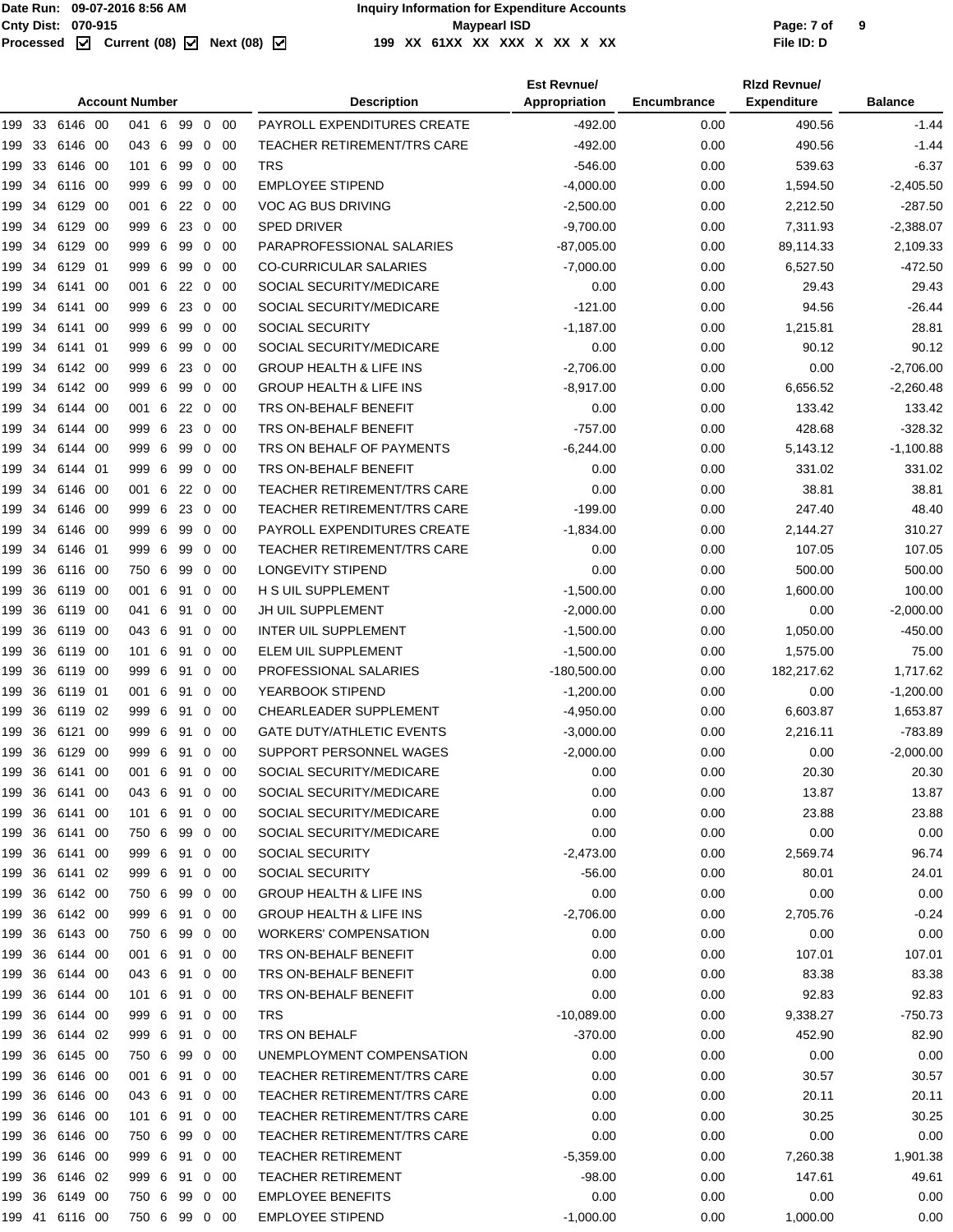#### Cnty Dist: 070-915<br> **Page: 8 of**<br>
Processed **M** Current (08) M Next (08) M 199 XX 61XX XX XX X XX X XX XX **199 XX 61XX XX XXX X XX X XX File ID: D**

|        | <b>Account Number</b> |                |      |               |   |    |                |             | <b>Description</b>                 | <b>Est Revnue/</b><br>Appropriation | Encumbrance | <b>Rizd Revnue/</b><br><b>Expenditure</b> | <b>Balance</b> |
|--------|-----------------------|----------------|------|---------------|---|----|----------------|-------------|------------------------------------|-------------------------------------|-------------|-------------------------------------------|----------------|
| 199    | 41                    | 6119 00        |      | 701 6         |   | 99 |                | $0\quad00$  | PROFESSIONAL SALARIES              | $-111,200.00$                       | 0.00        | 116,200.00                                | 5,000.00       |
| 199 41 |                       | 6129 01        |      | 701 6         |   | 99 | $\overline{0}$ | -00         | PARAPROFESSIONAL SALARIES          | $-65,600.00$                        | 0.00        | 66,015.93                                 | 415.93         |
| 199    | -41                   | 6129           | 02   | 701 6         |   | 99 | $\mathbf 0$    | -00         | ELECTION JUDGE OFFICIALS           | 0.00                                | 0.00        | 0.00                                      | 0.00           |
| 199    | -41                   | 6129           | 03   | 701 6         |   | 99 | 0              | 00          | <b>TRAINING OVERTIME</b>           | 0.00                                | 0.00        | 0.00                                      | 0.00           |
| 199    | -41                   | 6141           | - 00 | 701 6         |   | 99 | $\mathbf{0}$   | -00         | <b>SOCIAL SECURITY</b>             | $-1,374.00$                         | 0.00        | 1,446.14                                  | 72.14          |
| 199    | -41                   | 6141           | -01  | 701 6         |   | 99 | $\overline{0}$ | -00         | <b>SOCIAL SECURITY</b>             | $-777.00$                           | 0.00        | 774.61                                    | $-2.39$        |
| 199    | -41                   | 6141 02        |      | 701 6         |   | 99 | $\mathbf 0$    | -00         | SOCIAL SECURITY/MEDICARE           | 0.00                                | 0.00        | 0.00                                      | 0.00           |
| 199    | -41                   | 6141 03        |      | 701 6         |   | 99 | $\mathbf 0$    | -00         | SOCIAL SECURITY/MEDICARE           | 0.00                                | 0.00        | 0.00                                      | 0.00           |
| 199    | -41                   | 6142 00        |      | 701 6         |   | 99 | $\mathbf 0$    | -00         | <b>GROUP HEALTH &amp; LIFE INS</b> | $-2,706.00$                         | 0.00        | 2,705.76                                  | $-0.24$        |
| 199    | -41                   | 6142 01        |      | 701           | 6 | 99 | 0              | -00         | <b>GROUP HEALTH &amp; LIFE INS</b> | $-2,706.00$                         | 0.00        | 2,705.76                                  | $-0.24$        |
| 199    | -41                   | 6142 02        |      | 701 6         |   | 99 | $\mathbf{0}$   | -00         | <b>GROUP HEALTH &amp; LIFE INS</b> | 0.00                                | 0.00        | 0.00                                      | 0.00           |
|        | -41                   | 6142 03        |      | 701 6         |   | 99 | $\overline{0}$ | -00         | <b>GROUP HEALTH &amp; LIFE INS</b> | 0.00                                | 0.00        | 0.00                                      | 0.00           |
| 199    | -41                   | 6143 02        |      | 701 6         |   | 99 |                | -00         | <b>WORKERS' COMPENSATION</b>       | 0.00                                | 0.00        | 0.00                                      | 0.00           |
| 199    |                       |                |      |               |   |    | $\mathbf 0$    |             |                                    |                                     |             |                                           |                |
| 199    | -41                   | 6143 03        |      | 701 6         |   | 99 | $\mathbf{0}$   | -00         | <b>WORKERS' COMPENSATION</b>       | 0.00                                | 0.00        | 0.00                                      | 0.00           |
| 199    | -41                   | 6144 00        |      | 701 6         |   | 99 | $\mathbf 0$    | -00         | TRS ON-BEHALF BENEFIT              | $-5,020.00$                         | 0.00        | 4,763.17                                  | $-256.83$      |
| 199    | 41                    | 6144 01        |      | 701 6         |   | 99 | 0              | 00          | TRS ON BEHALF                      | $-5,117.00$                         | 0.00        | 4,588.53                                  | $-528.47$      |
| 199    | -41                   | 6145 02        |      | 701 6         |   | 99 | $\mathbf{0}$   | -00         | UNEMPLOYMENT COMPENSATION          | 0.00                                | 0.00        | 0.00                                      | 0.00           |
| 199    | -41                   | 6145 03        |      | 701 6         |   | 99 | $\overline{0}$ | -00         | UNEMPLOYMENT COMPENSATION          | 0.00                                | 0.00        | 0.00                                      | 0.00           |
| 199    | -41                   | 6146 00        |      | 701 6         |   | 99 | $\mathbf 0$    | -00         | <b>TEACHER RETIREMENT</b>          | $-5,128.00$                         | 0.00        | 5,305.10                                  | 177.10         |
| 199    | -41                   | 6146 01        |      | 701 6         |   | 99 | $\mathbf 0$    | -00         | TEACHER RETIREMENT/TRS CARE        | $-1,345.00$                         | 0.00        | 1,341.00                                  | $-4.00$        |
| 199    | -41                   | 6146 02        |      | 701 6         |   | 99 | $\mathbf 0$    | -00         | <b>TEACHER RETIREMENT/TRS CARE</b> | 0.00                                | 0.00        | 0.00                                      | 0.00           |
| 199    | -41                   | 6146 03        |      | 701 6         |   | 99 | 0              | -00         | TEACHER RETIREMENT/TRS CARE        | 0.00                                | 0.00        | 0.00                                      | 0.00           |
| 199    | -41                   | 6149 02        |      | 701 6         |   | 99 | $\mathbf{0}$   | -00         | <b>EMPLOYEE BENEFITS</b>           | 0.00                                | 0.00        | 0.00                                      | 0.00           |
| 199    | -41                   | 6149 03        |      | 701 6         |   | 99 | $\overline{0}$ | -00         | <b>EMPLOYEE BENEFITS</b>           | 0.00                                | 0.00        | 0.00                                      | 0.00           |
| 199 51 |                       | 6112 00        |      | 999 6         |   | 99 | $\mathbf 0$    | -00         | Substitute Personnel               | $-2,000.00$                         | 0.00        | 2,400.00                                  | 400.00         |
| 199 51 |                       | 6116 00        |      | 999 6         |   | 99 | $\mathbf{0}$   | -00         | <b>EMPLOYEE STIPEND</b>            | $-8,000.00$                         | 0.00        | 7,250.00                                  | -750.00        |
| 199 51 |                       | 6128 00        |      | 999 6         |   | 99 | $\mathbf 0$    | -00         | <b>CUSTODIAL SALARIES</b>          | $-174,680.00$                       | 0.00        | 160,710.23                                | $-13,969.77$   |
| 199    | -51                   | 6129           | - 00 | 999 6         |   | 99 | 0              | 00          | PARAPROFESSIONAL SALARIES          | $-220,030.00$                       | 0.00        | 186,735.63                                | $-33,294.37$   |
| 199    | -51                   | 6141           | -00  | 999 6         |   | 99 | $\mathbf{0}$   | -00         | <b>SOCIAL SECURITY</b>             | $-5,182.00$                         | 0.00        | 4,522.87                                  | -659.13        |
| 199 51 |                       | 6142 00        |      | 999 6         |   | 99 | $\mathbf 0$    | -00         | <b>GROUP HEALTH &amp; LIFE INS</b> | $-16,286.00$                        | 0.00        | 16,285.92                                 | $-0.08$        |
| 199 51 |                       | 6144 00        |      | 999 6         |   | 99 | $\mathbf 0$    | -00         | TRS ON BEHALF OF PAYMENTS          | $-30,292.00$                        | 0.00        | 22,095.66                                 | $-8,196.34$    |
| 199 51 |                       | 6146 00        |      | 999 6         |   | 99 | $\overline{0}$ | -00         | PAYROLL EXPENDITURES CREATE        | $-8,341.00$                         | 0.00        | 18,399.69                                 | 10,058.69      |
|        |                       | 199 52 6129 00 |      | 999 6 23 0 00 |   |    |                |             | SPED MONITOR SALARY                | $-3,000.00$                         | 0.00        | 5,391.07                                  | 2,391.07       |
|        |                       | 199 52 6129 00 |      | 999 6 99      |   |    |                | $0\quad 00$ | <b>BUS MONITOR SALARY</b>          | $-8,000.00$                         | 0.00        | 5,328.61                                  | $-2,671.39$    |
|        |                       | 199 52 6141 00 |      | 999 6 23 0 00 |   |    |                |             | SOCIAL SECURITY/MEDICARE           | 0.00                                | 0.00        | 66.42                                     | 66.42          |
|        |                       | 199 52 6141 00 |      | 999 6 99 0 00 |   |    |                |             | SOCIAL SECURITY/MEDICARE           | 0.00                                | 0.00        | 74.99                                     | 74.99          |
|        |                       | 199 52 6144 00 |      | 999 6 23 0 00 |   |    |                |             | TRS ON-BEHALF BENEFIT              | 0.00                                | 0.00        | 331.61                                    | 331.61         |
|        |                       | 199 52 6144 00 |      | 999 6 99 0 00 |   |    |                |             | TRS ON-BEHALF BENEFIT              | 0.00                                | 0.00        | 286.65                                    | 286.65         |
|        |                       | 199 52 6146 00 |      | 999 6 23 0 00 |   |    |                |             | <b>TEACHER RETIREMENT/TRS CARE</b> | 0.00                                | 0.00        | 131.26                                    | 131.26         |
|        |                       | 199 52 6146 00 |      | 999 6         |   | 99 |                | $0\quad 00$ | TEACHER RETIREMENT/TRS CARE        | 0.00                                | 0.00        | 151.80                                    | 151.80         |
|        |                       | 199 53 6116 00 |      | 999 6 99 0 00 |   |    |                |             | <b>EMPLOYEE STIPEND</b>            | $-2,500.00$                         | 0.00        | 2,500.00                                  | 0.00           |
|        |                       | 199 53 6117 00 |      | 750 6 99 0 00 |   |    |                |             | STATE DAYS REIMBURSEMENT           | 0.00                                | 0.00        | 2,077.50                                  | 2,077.50       |
|        |                       | 199 53 6119 00 |      | 999 6 11 0 00 |   |    |                |             | PROFESSIONAL SALARIES              | $-18,000.00$                        | 0.00        | 6,510.00                                  | $-11,490.00$   |
|        |                       | 199 53 6129 00 |      | 750 6 99 0 00 |   |    |                |             | PARAPROFESSIONAL SALARIES          | $-155,346.00$                       | 0.00        | 161,866.05                                | 6,520.05       |
|        |                       | 199 53 6141 00 |      | 750 6 99      |   |    |                | $0\quad 00$ | PAYROLL EXPENDITURES CREATE        | $-1,719.00$                         | 0.00        | 2,206.76                                  | 487.76         |
|        |                       | 199 53 6141 00 |      | 999 6 11 0 00 |   |    |                |             | SOCIAL SECURITY/MEDICARE           | 0.00                                | 0.00        | 90.07                                     | 90.07          |
|        |                       | 199 53 6142 00 |      | 750 6 99 0 00 |   |    |                |             | <b>GROUP HEALTH &amp; LIFE INS</b> | $-5,423.00$                         | 0.00        | 5,429.76                                  | 6.76           |
|        |                       | 199 53 6142 00 |      | 999 6 11 0 00 |   |    |                |             | <b>GROUP HEALTH &amp; LIFE INS</b> | 0.00                                | 0.00        | 225.48                                    | 225.48         |
|        |                       | 199 53 6143 00 |      | 750 6 99      |   |    |                | $0\quad 00$ | <b>WORKERS' COMPENSATION</b>       | 0.00                                | 0.00        | 0.00                                      | 0.00           |
|        |                       |                |      |               |   |    |                |             |                                    |                                     |             |                                           |                |
|        |                       | 199 53 6143 00 |      | 999 6 11 0 00 |   |    |                |             | <b>WORKERS' COMPENSATION</b>       | 0.00                                | 0.00        | 0.00                                      | 0.00           |
|        |                       | 199 53 6144 00 |      | 750 6 99 0 00 |   |    |                |             | TRS ON BEHALF OF PAYMENTS          | $-10,557.00$                        | 0.00        | 11,372.52                                 | 815.52         |
|        |                       | 199 53 6144 00 |      | 999 6 11 0 00 |   |    |                |             | TRS ON-BEHALF BENEFIT              | 0.00                                | 0.00        | 368.83                                    | 368.83         |
|        |                       | 199 53 6145 00 |      | 750 6 99 0 00 |   |    |                |             | UNEMPLOYMENT COMPENSATION          | 0.00                                | 0.00        | 0.00                                      | 0.00           |
|        |                       | 199 53 6145 00 |      | 999 6 11 0 00 |   |    |                |             | UNEMPLOYMENT COMPENSATION          | 0.00                                | 0.00        | 0.00                                      | 0.00           |
|        |                       | 199 53 6146 00 |      | 750 6 99 0 00 |   |    |                |             | <b>TRS</b>                         | $-2,775.00$                         | 0.00        | 3,307.99                                  | 532.99         |